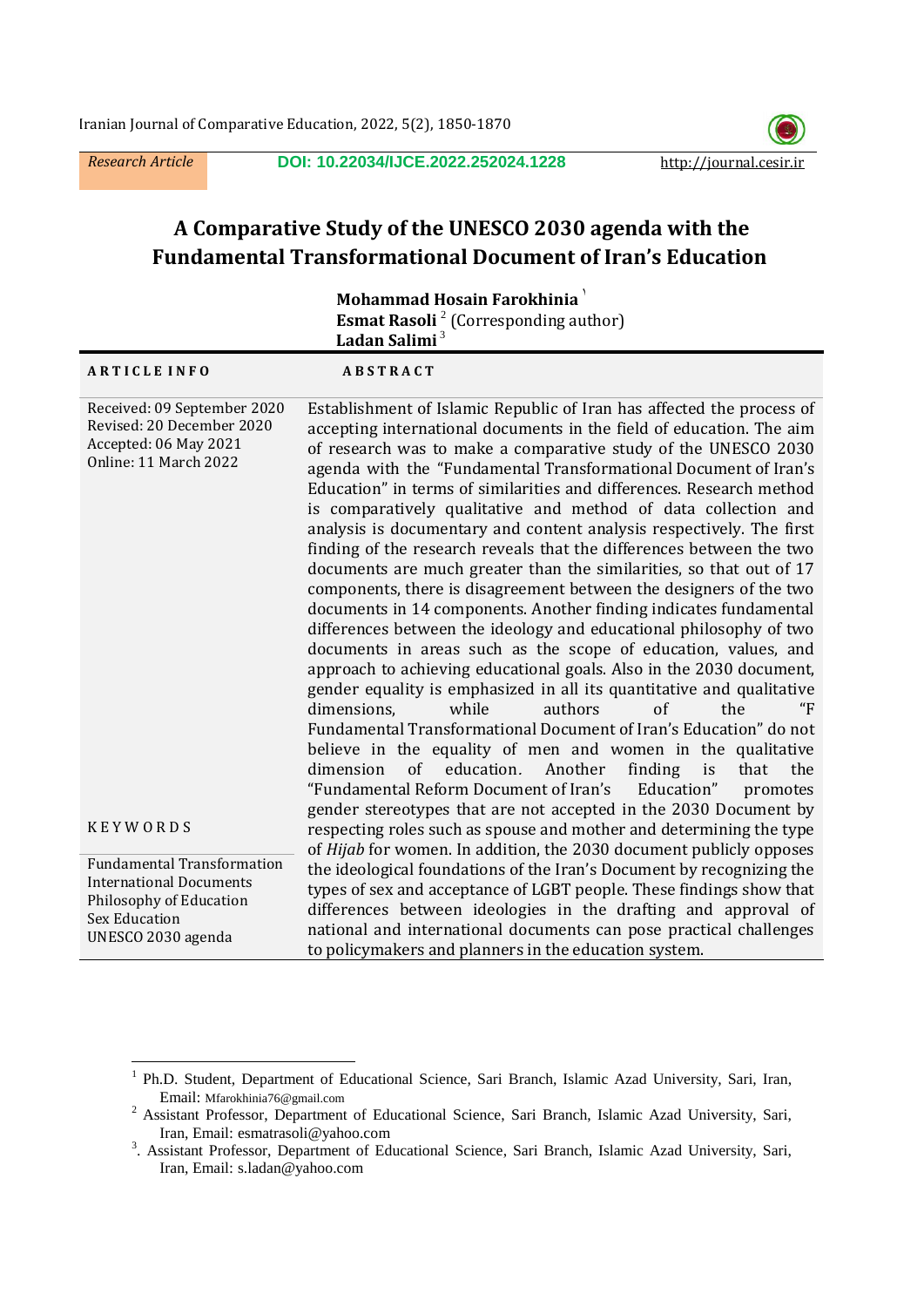### **1. Introduction**

 One of the concerns of policymakers in educational systems is to adapt national documents to the standards of international organizations documents and to identify similarity and differences between them. Policymakers and planners in preparing and formulating the goals and missions of the education system, in addition to local, regional and national values and norms, generally pay attention to international standards. Although this sensitivity is not mandatory, global conditions and the emergence of phenomena such as "education as national wealth" [\(Spalletti,](https://www.researchgate.net/profile/Stefano-Spalletti?_sg%5B0%5D=jrEstItkZT_83QVILq0TwWopSSbdBB1NsdxZCB4dpapRkvFaGt4dPJgLYuZmpl3SRPmZkYc.12u5Xh41TmMCFrHJ0S9UrNvhSNmeKEjtvmUuAauSMEzpgu7pw6rvFaFHKfwuwP45fdQ2fxhJlrvAXw0lRNLhAg&_sg%5B1%5D=_g_tO_Bs69p6jJ7Uns-TMHASKsQcXh5qPX-5Oc7OM38GQtuInPop5KDuYcvvFZcJnZRuIew.VU1ERutQ-cZL0jRSGm11ibEXP1IwNzL9wakydHJaT2tr9TT3IDNF4O-D5UcI1rPoBRGJH739asXyosK6qTf-1w) 2014), "globalization" (Robertson, Novelli, Dale, Tikly, Dachi, & Alphonce, 2007), "education as an essential element in economic competition"( Režný, Buchanan White & Marešová, 2019) and" Bridge Education for Peace "( Price 2019) have led States to commit themselves to engaging with international society in the process of preparing, drafting and approving national documents (Saunders, 2020). In fact, the above-mentioned phenomena put so much pressure on governments that policymakers - especially in the cultural sphere - are inevitably influenced by the general policies of international organizations and the global consensus on common issues (Hoyos & Angel-Urdinola, 2017). At the same time, in some countries, distinguished political, cultural and religious features have made process of adaptation very difficult for policy-making institutions (Ghamami & Moghaddami Khamami, 2019). Iran is in this situation. Over the past four decades and in the tense region of Middle East, the Islamic Republic of Iran - as a Shiite Muslim country with a population of over 80 million - has witnessed many political, social, cultural and educational developments (Sajjadpour & Bin Taliblou, 2015). After the victory of the Islamic Revolution in the late 1970s, the Iran constitution explicitly stated the rule of Islamic principles - and especially the Shiite interpretation of it - in all social systems. In the meantime, the educational system was considered by clerics and politicians more than other social systems, so that it was decided that all educational documents and laws, programs, textbooks, and activities of school principals and teachers should be focused on religious education (Irvani 2014). Thus, one of the first measures that the two powerful religious and political systems of Iran have sought to implement since the 1980s has been to transform the educational system through the approval of upstream documents.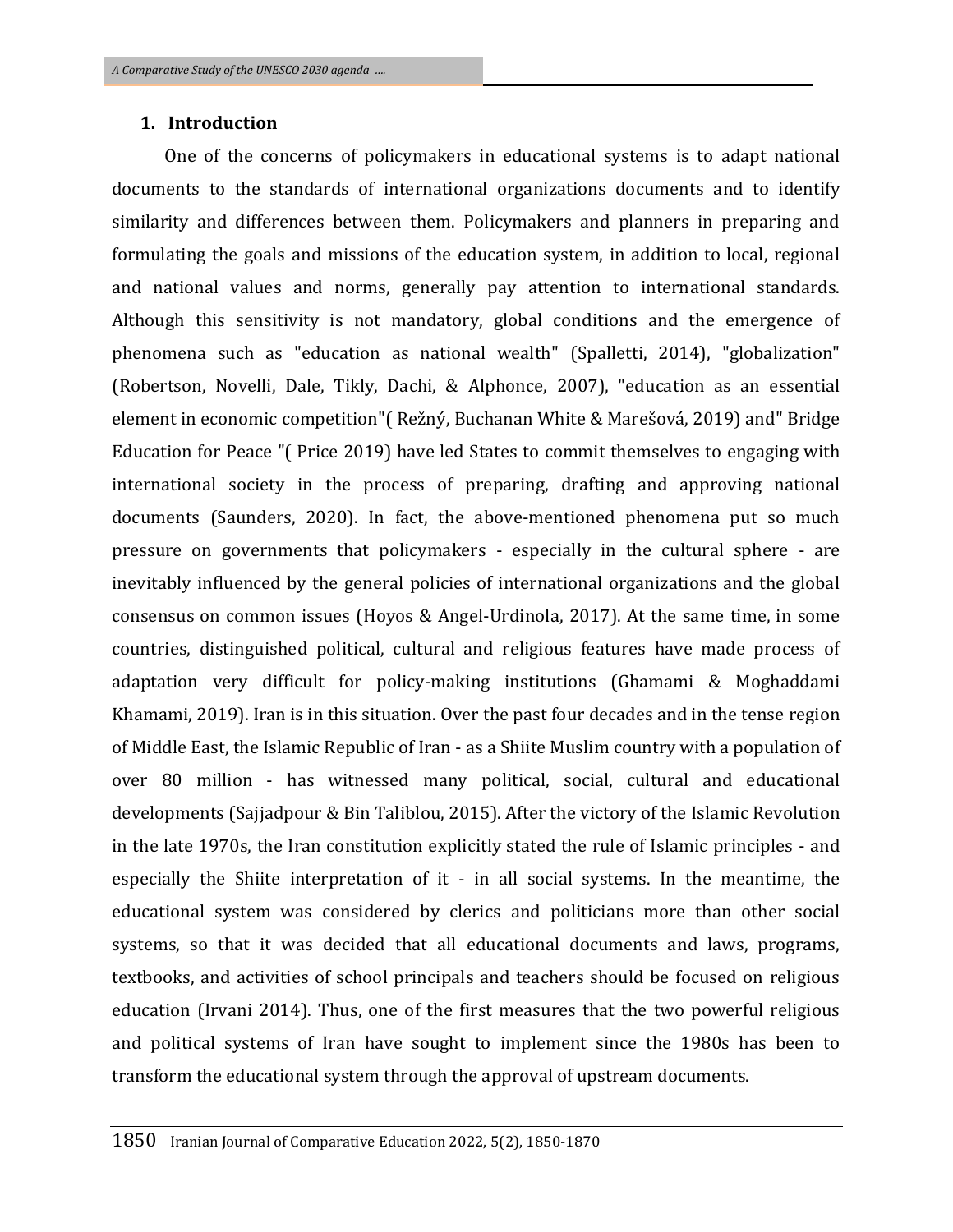To achieve this goal, it took about three decades (1985-2011) preparation, approval and implementation of the most important national document entitled "Fundamental Transformational Document of Iran's Education (hereafter FTDIE)" (Research Center of the Islamic Parliament, 2020). The final version of FTDIE was prepared for the first time by the Higher Council of Education - which is the main body for the preparation and initial approval of the education system rule and regulations-, after hundreds of specialized meetings and was approved in 2011 by other legislative authorities - such as the Cultural Revolution Council, the Cabinet, the Islamic parliament and the Supreme Leader of the Islamic Republic (Cultural Revolution Council, 2011). Accordingly, the Ministry of Education was obliged to carry out all its activities in various fields - including the acceptance and approval of documents of international forums within the framework of the FTDIE document (Marzooqi, Aghili & Mehrvarz, 2016). In other words, the acceptance, approval and implementation of any educational program and activity at all levels - local, national, regional or international - can take place when these programs do not conflict with the FTDIE. This is one side of the coin.

On the other side of the coin is the fact that international organizations and forums according to their goals - mainly draw up and approve various documents - for joint action by member states. Iran has a long history of membership in many international organizations. One of the effective organizations in educational policies - of which Iran has been a member since 1948 - is the United Nations Educational, Scientific and Cultural Organization (UNESCO) (National Commission for UNESCO- Iran, 2020). As the most important reference for preparing, approving and proposing educational programs in the world - such as the "Education for All" program and the "Millennium Development Goals" this organization has tried to identify and propose effective solutions to global education issues. In this process, despite the great progress of member states, the realization of some UNESCO goals and access to its indicators for various reasons has not been possible within the deadline (Wanner, 2015). This is especially true of achieving the goals of the "Education for All" document. In 2015, a new UNESCO document entitled "Transforming our world: the 2030 Agenda for Sustainable Development" and abbreviated as a "UNESCO 2030 agenda" with a broader scope and tasks than previous programs was prepared (UNESCO, 2017). In this regard, the Heads of Government, specialized agencies of the United Nations and non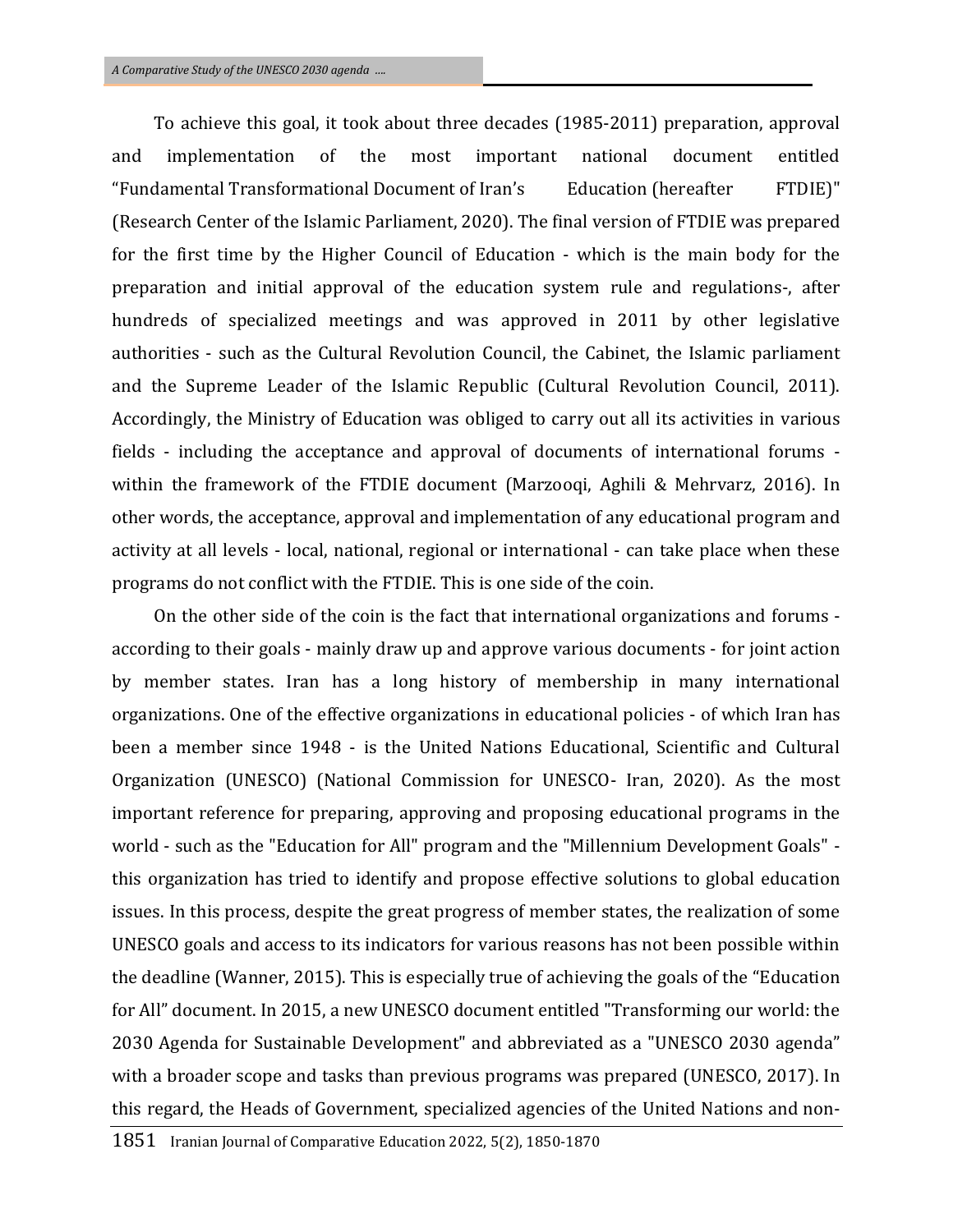governmental organizations (NGOs) came together and approved the agenda of "Sustainable Development 2030" (UN, 2020). Member states also pledged to work together at national, regional and global levels to achieve the main goal of the document - to make the world a better place by 2030. Also, in order to achieve the goals of the 2030 document, member states committed to prepare and ratify the "2030 Domestic Document" at the national level (OECD 2016).

In Iran, in order to fulfill this task, the Ministry of Education, in cooperation with the "National Commission for UNESCO", formed 30 working groups to pursue the goals of the 2030 agenda (National Commission for UNESCO, 2016). This commission determined 60 national indicators for the implementation of the 2030 agenda and made it public in 2016. In different parts of this document - while stating the framework of global action- , the current situation of the Iran educational system and existing gaps and necessary strategies for the implementation of the 2030 agenda were explained. But before any action could be taken, the contents of the document met with strong reactions from politicians. The main part of these objections was the opposition citing the conflict between the content of the 2030 agenda with FTDIE (Solgi & Karimi, 2019). However, these reactions led to the cancellation of the 2030 national document from the programs and activities of the Ministry of Education.

Given this brief introduction, the current researchers' assumption is that comparative research - such as the present study - helps international policymakers understand the challenges facing national policymakers. The research also shows national policymakers and planners what joint global action is being taken to address common issues. Thus, coordination with the goals of international documents contributes to the national and regional position of countries on the world stage. Based on this thought, the purpose of this study is to examine the provisions of the 2030 document and the FTDIE from a comparative perspective. Since the goals stated in the 2030 UNESCO agenda have a wide range, in the present study, only the educational philosophy and the two fourth and fifth goals of this document are compared with the FTDIE document. The sub-objectives of the research are:

• Identification and explanation of educational similarities between the 2030 agenda and the FTDIE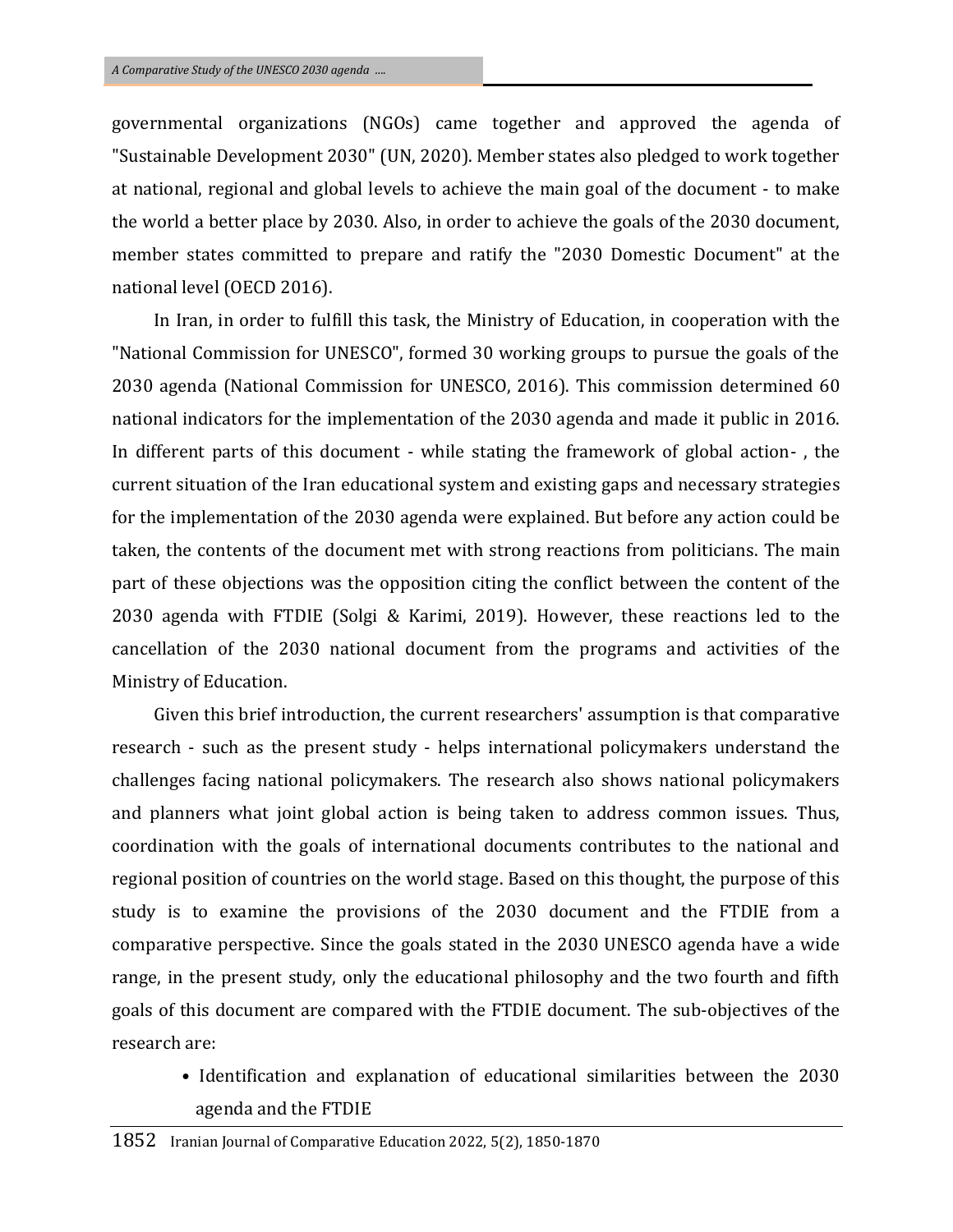• Identification and explanation of educational differences between the 2030 agenda and the FTDIE

Before presenting the results of the present study, it is necessary to refer to the findings of some selected studies - which have been conducted in different countries as well as Iran. The latest report from the Iraqi UNESCO Commission highlights obstacles such as traditional gender roles and norms, family education, and poverty in achieving the goals of the 2030 agenda (UNESCO, 2021). Also, recently, the United Nations University, in collaboration with the International Institute for Global Health (2020), sought to provide a comprehensive model of sex education for Malaysian students by examining the experience of Muslim countries. They found that selected countries faced several similar challenges in implementing sex education - such as anti-sex religious beliefs, insufficient number of trained teachers, and an uncertain and fragmented curriculum. Razafski & Bartniksak (2019) to determine the status of implementation of the goals of the UNESCO 2030 document in Poland recognized that without effective governance at the national, regional and local levels, achieving the goals of sustainable development is not possible. At the same time, the two researchers showed that the implementation of the 2030 document in Poland was at a favorable level, so that out of 73 indicators, in 57 indicators, the expected changes were positive. Schneider et al. (2019) emphasize that the production of knowledge related to sustainable development requires interaction with social norms and values. Shortly after the adoption of the UNESCO 2030 agenda, the experts of the Organization for Economic Cooperation and Development (OECD) tried to answer two basic questions: First, what knowledge, skills, attitudes and values do students need to develop and shape their world, and second, how Education systems can effectively develop this knowledge, skills, attitudes and values. Accordingly, they address the three major environmental, economic and social challenges of societies (OECD, 2018). In conferences with the participation of 19 Arab countries during the two years 2017-2018 in Dubai, participants tried to examine the opportunities and challenges of the goals of the UNESCO 2030 agenda. By agreeing on the content of the document, they considered the political conflicts in the region as the most important obstacle to achieving UNESCO goals (Arab Regional Support Group for Education 2030, 2018).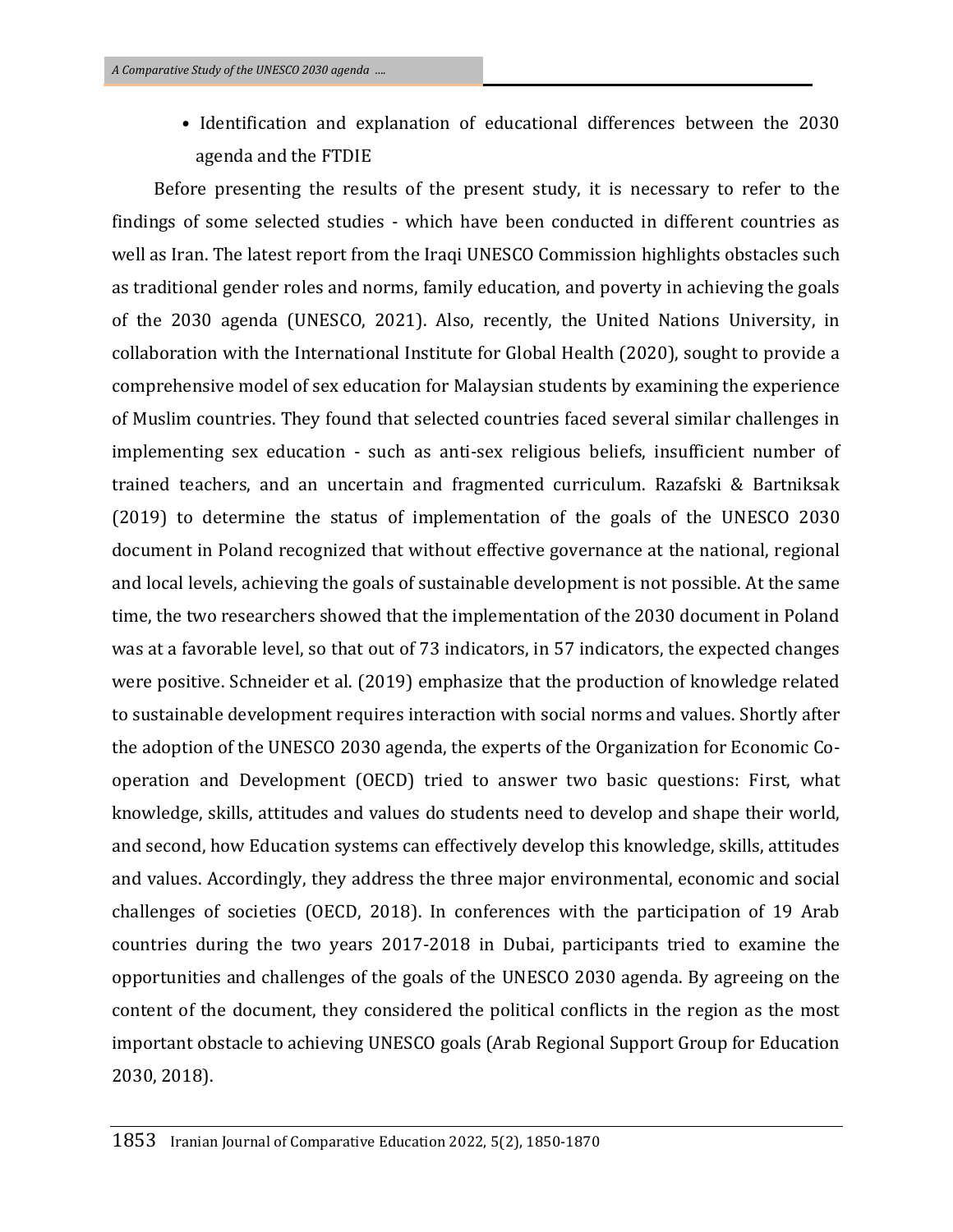This issue has also been considered by Iranian researchers. For example, Solgi & Karimi (2020) by examining the position of the family and the role of women in the UNESCO 2030 agenda believed that its implementation will cause irreparable damage to Iranian and Islamic cultures. The two researchers also emphasize that the government of the Islamic Republic of Iran has achieved the goals of the UNESCO 2030 agenda - from quantitative dimension of education and gender equality - by providing 99% access to education for girls, But it is not clear how Iran's government wants to resolve the conflicts of the UNESCO 2030 agenda with the values governing national documents - such as FTDIE - and the qualitative aspects of education (Solgi & Karimi, 2020). Mohseni & Ahmadi Beighsh (2019) believe that the past performance of UNESCO shows that this organization puts pressure on member states, and Therefore, the acceptance of the 2030 document by the Iran's government means the acceptance of these pressures. The UNESCO 2030 agenda defines justice as synonymous with equality for women and men in all areas, including education, while the authors of the FTDIE believe in a fair distribution of education tailored to the different needs and roles of woman and man. Ghamami & Moghaddami Khomeini (2019) believed that the statements measuring the development of societies in the UNESCO 2030 document did not agree with the socio-cultural frameworks of Iran - as a religious country. Farmahini Farahani, Rafiei Atani, Gholami, Maleki, et al (2018) indicated that the UNESCO 2030 document is inspired by the school of secularism, which is contrary to divine education. Also, in their view, the concept of "global citizen" - emphasized in the UNESCO 2030 document- is contrary to the concept of "divine citizen", who considers man to be subject to God. Jahanian (2018) with a pessimistic view believes that the purpose of the UNESCO 2030 document is the continuation of the Westernization project, a roadmap for globalization and the rule of capitalism with the help of the United Nations. Of course, these criticisms are not limited to the UNESCO 2030 document, and some Iranian researchers have criticized the upstream documents of the Iran education system. For example, in their critique of the FTDIE, Saffar Heydari & Hosseinnejad (2014) argue that this document emphasizes the ideological element of religion too much and seeks to create a religious identity for Iranian pupils. In a nutshell, while researchers in other countries are largely in favor of implementing the UNESCO 2030 document and its goals, Iranian researchers have largely gathered evidence against this document, largely influenced by the government's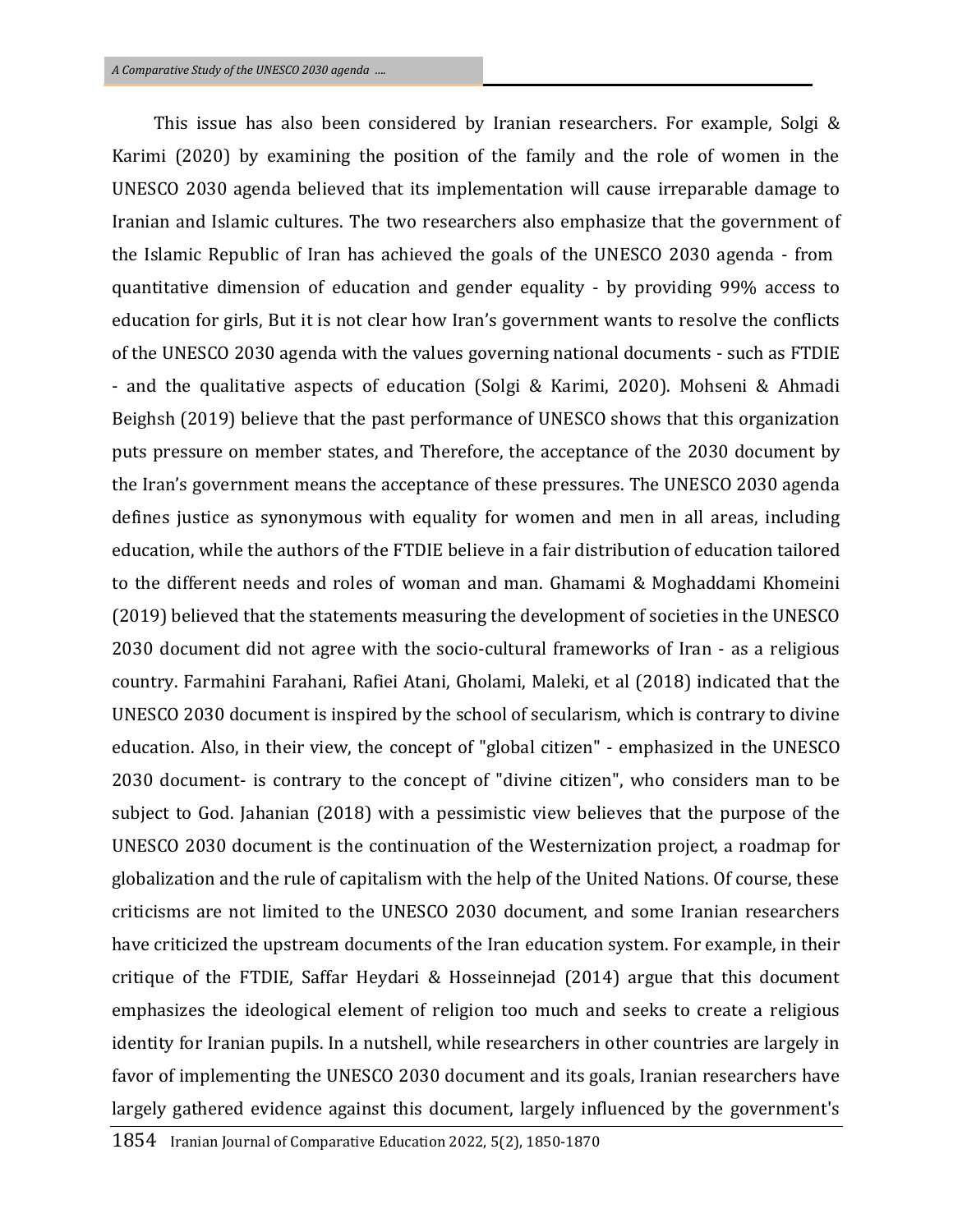negative stance on the UNESCO agenda. The aim of the present researchers is to compare the two documents, regardless of personal, religious and political tendencies.

### **2. Research Method**

 The method of the present study is qualitatively comparative with the content analysis approach. Researchers used documentary method to collect data and identification of primary (UNESCO 2030 agenda and FTDIE) and secondary sources (books, articles, reports, etc.). To find related resources , Iranian information sites such as MagIran; Noormag and ISC and international search engines such as Google Scholar , ERIC and Boolean approach (Cheng and Philip, 2014) - using keywords in the title and abstract were used to select sources ( $n = 50$ ). Researchers also have used the correlative content analysis method for analyze the data and John Stuart Mill's four-step method of agreements and differences for present the results (Madandar Arani & Kakia, 2020).

#### **3. Findings**

 This section consists of four parts: In the description section, the content of both selected documents is briefly explained. In the interpretation section, readers are introduced to the social, political, cultural, and educational contexts of the ratification of each document separately. The third part is dedicated to the juxtaposition of two documents from the perspective of social systems affecting their creation. In the final part, researchers have tried to show the most important similarities and differences between the two documents according to the previous three steps.

#### *First) Description Stage*

#### *A: UNESCO2030 agenda*

In September 2015, at the UN High Level Summit, the leaders of the member states pledged to implement the goals of the Global Sustainable Development 2030 global agenda - the outcome of a comprehensive global consultation process - in their national macropolicy from 1 January 2016. The UNESCO 2030 agenda has 17 main objectives, 169 specific objectives and 91 important statements (UNESCO, 2021). The document also addresses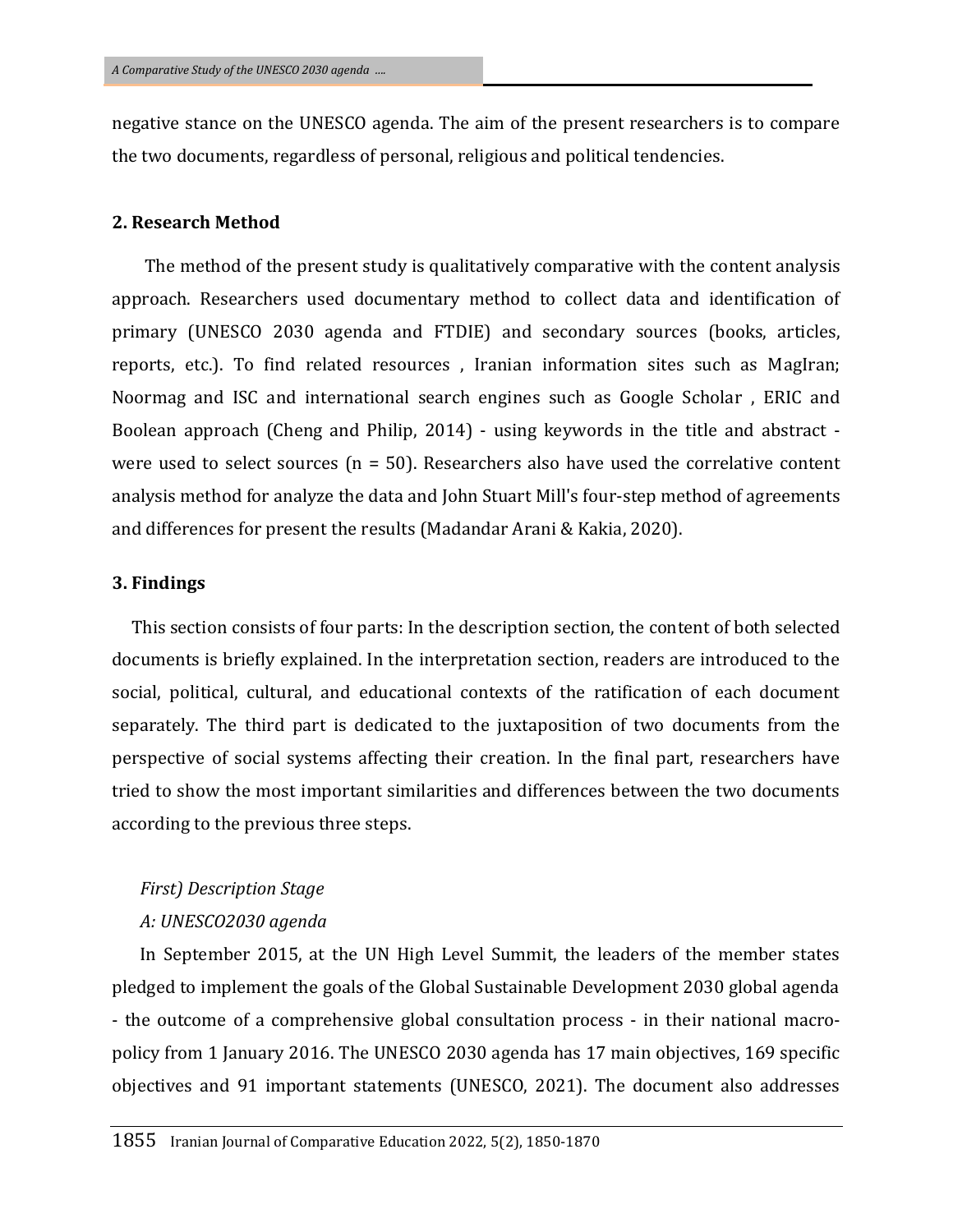issues such as poverty, hunger, violence, corruption, trafficking, peace, justice, sustainable management of natural resources, health promotion, drinking water supply, empowerment of women and girls, cultural diversity, protection of vulnerable groups, democracy, development of rural areas, development of general and technical & vocational education, promotion of understanding, and job creation (National Commission for UNESCO, 2016). In addition, in order to evaluate and implement the commitments and ensure the establishment of strong political and legal policy frameworks - which underpin the achievement of the 2030 goals - it was decided that member states would actively review their education system in order to localize the objectives of the document. In the field of education, the 2030 document considers the following as the main commitment of member states:

- Efforts by the education system to attract excluded, at-risk, and marginalized individuals
- Ensuring the elimination of gender inequalities in the education system due to cultural and social biases
- Develop policies based on respect for the rights of women and men in the education system
- Eliminate discrimination and gender stereotypes based on violence in educational institutions
- Pay special attention to unacceptable gender norms in the international community, such as child marriage and early pregnancy
- Ensure textbook review and oversight of teachers' teaching to prevent the promotion of gender stereotypes (OECD 2018).

# *B) FTDIE*

The "Fundamental Reform Document of Iran's Education"( FTDIE) includes 8 macro goals, 14 strategic goals, 30 values, 23 operational goals, 119 strategies and 49 basic propositions (Supreme Council of Cultural Revolution, 2011). In the fifth chapter of this document, 8 major goals of the Iran education system are set. These goals are:

 Educate human beings who are faithful and creative in Islamic morality, questioning, creative, healthy, free-spirited, law-abiding, peaceful, patriotic, worldthinking, brave and responsible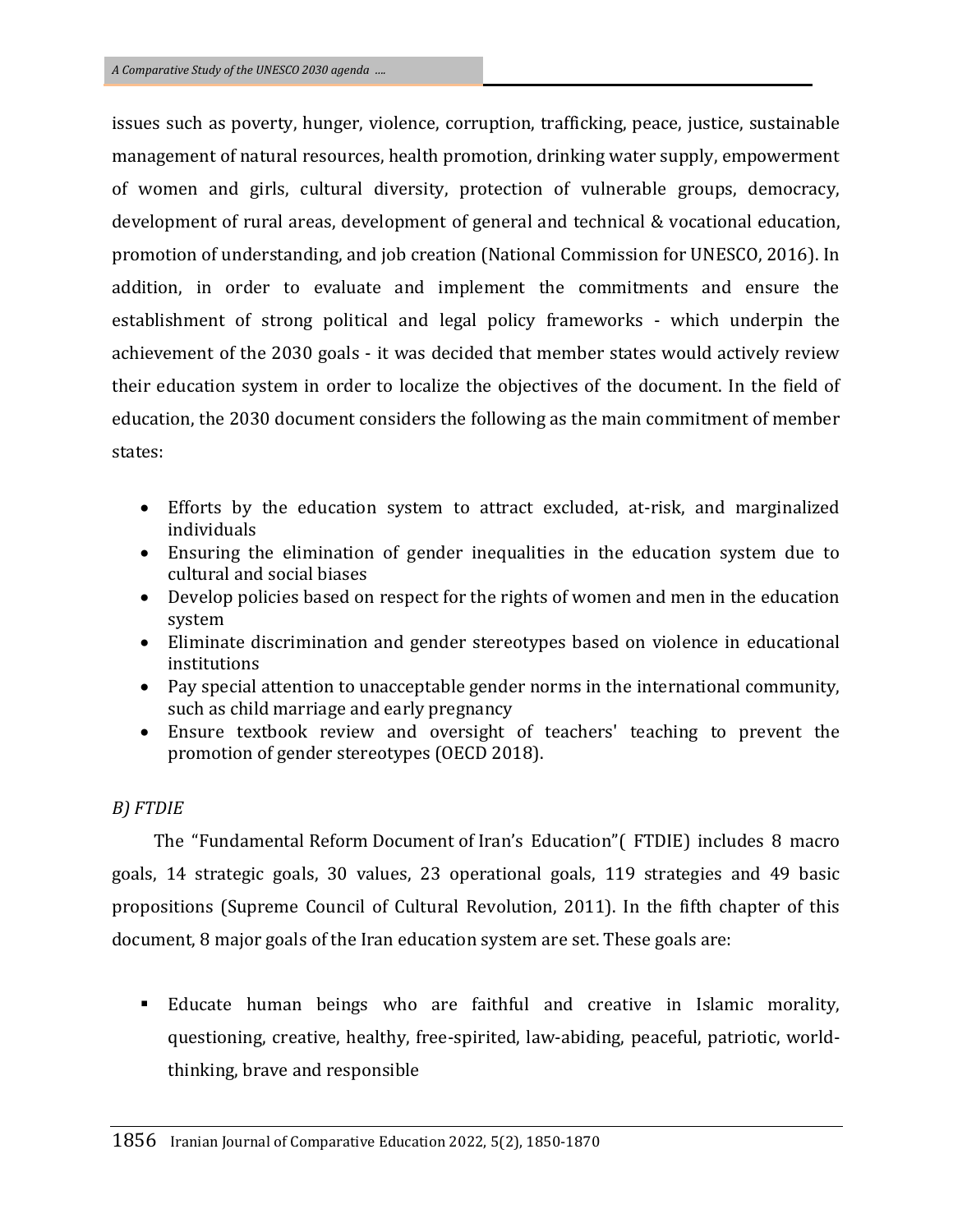- Promoting public culture and laying the groundwork for the formation of Islamic-Iranian civilization, loyalty to the system of Islamic Republic of Iran, and belief in the principle of Velayat-e-Faqih and religious democracy
- Comprehensive expansion and provision of educational justice
- Establishing an effective and efficient human resource management system
- **IF** Increase comprehensive participation in the formal and public education system
- Improvement and transformation in physical, financial and technological infrastructures
- Improving productivity and increasing efficiency and effectiveness in the formal and public education system
- Gaining the first educational position in region and the Islamic world and increasing the promotion of Iran's educational position in the world

The authors of the FTDIE also have emphasized on important issues such as the realization of *Hayat Tayyeba* (a noble life ) - as the main mission of the educational system - , role of the teacher - as the most effective element in the evolution of the educational system - , effective presence of clerics in school affairs, prioritizing the provision and allocation of resources to elementary school, strengthening the tendency to teach and promote Persian language and literature as a common language of Iranians, practical commitment to *Velayat-e-Faqih*, defending oppressed Muslims, respecting divine religions and strengthening human relations with their followers, discovering the capabilities of nature and wise responsible exploitation of natural resources, and teaching the observance of Islamic dress (Jafari Harandi, Vafaei & Alipour, 2019).

# *Second) Interpretation Stage*

 In this stage, the role of social factors that have provided the necessary background and space for the preparation and approval of these two documents is briefly mentioned:

# *A: UNESCO2030 agenda*

Over the past half century, most countries have faced many challenges such as poverty, hunger, unemployment, lack of education, war, gender inequality, loss of natural resources,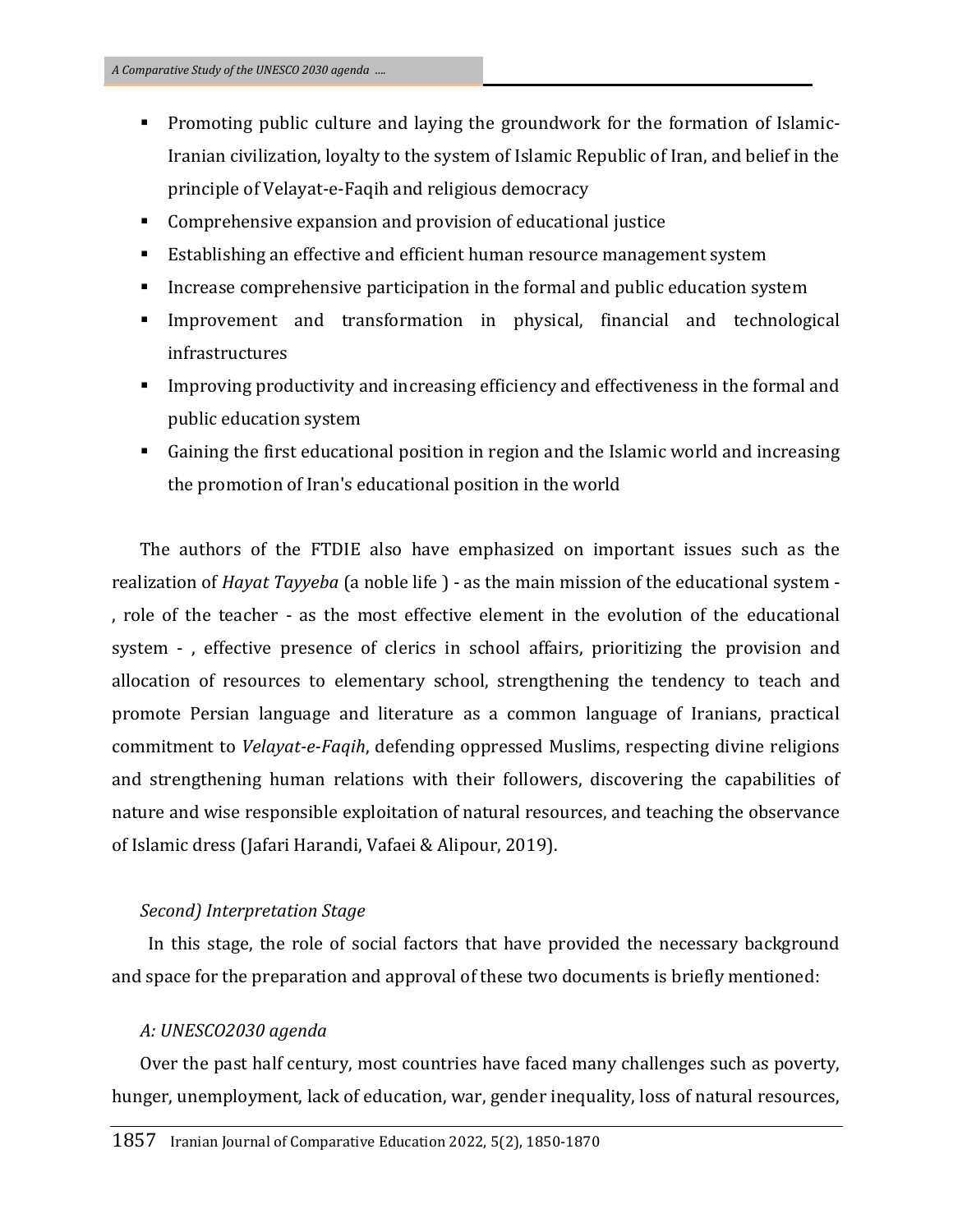and environmental pollution. In addition to national action, global participation is needed to address many of these challenges. Thus, for global joint action, the establishment of international organizations - as an advisory arm - was considered by nations and governments (Reynalda 2001). The establishment of the United Nations and its affiliated organizations was a key step in identifying common humanitarian crises and identifying possible solutions. Accordingly, since the 1960s, UNESCO has endeavored to document the commitment of member state leaders to make fundamental decisions to reduce societal challenges such as education and gender equality - according to the local, regional and national requirements of each country (UNESCO, 2014a). In the last step, the UNESCO 2030 agenda and its 17 goals were prepared and compiled according to the joint meetings of the leaders of the member states and the will of the majority. In this regard, member states were required to prepare their national document in various fields and submit it to the relevant institutions for approval. However, the implementation of the provisions of this document is not mandatory and member states can implement or ignore parts of it (Dekarva & Golasen 2017). Education is one of the seventeen parts of the United Nations Sustainable Development Program. The UN program states that by 2030, all 192 member states should provide equal opportunities - high quality and lifelong public education - for all residents, regardless of their gender, ethnicity, tribe or age. In 2016, the Government of Iran published its education program entitled "Towards Quality, Equal and Inclusive Lifelong Teaching and Learning: National Education Document 2030 of the Islamic Republic of Iran" (National Commission for UNESCO-Iran 2016). The document was more than 300 pages long and its titles were similar to those set by the United Nations.

### *B) FTDIE*

 The occurrence of Islamic Revolution in the late 1970s was the source of extensive changes in various dimensions of Iranian society. One of the influential areas that witnessed changes from the very beginning of the victory of the revolution is the educational system. In fact, the revolutionaries believed that the educational system was severely "Westernized" and in conflict with Iranian culture and Islamic education (Manasheri, 2018). According to them, from the perspective of educational philosophy, the educational system of previous regime followed non-religious schools such as secularism,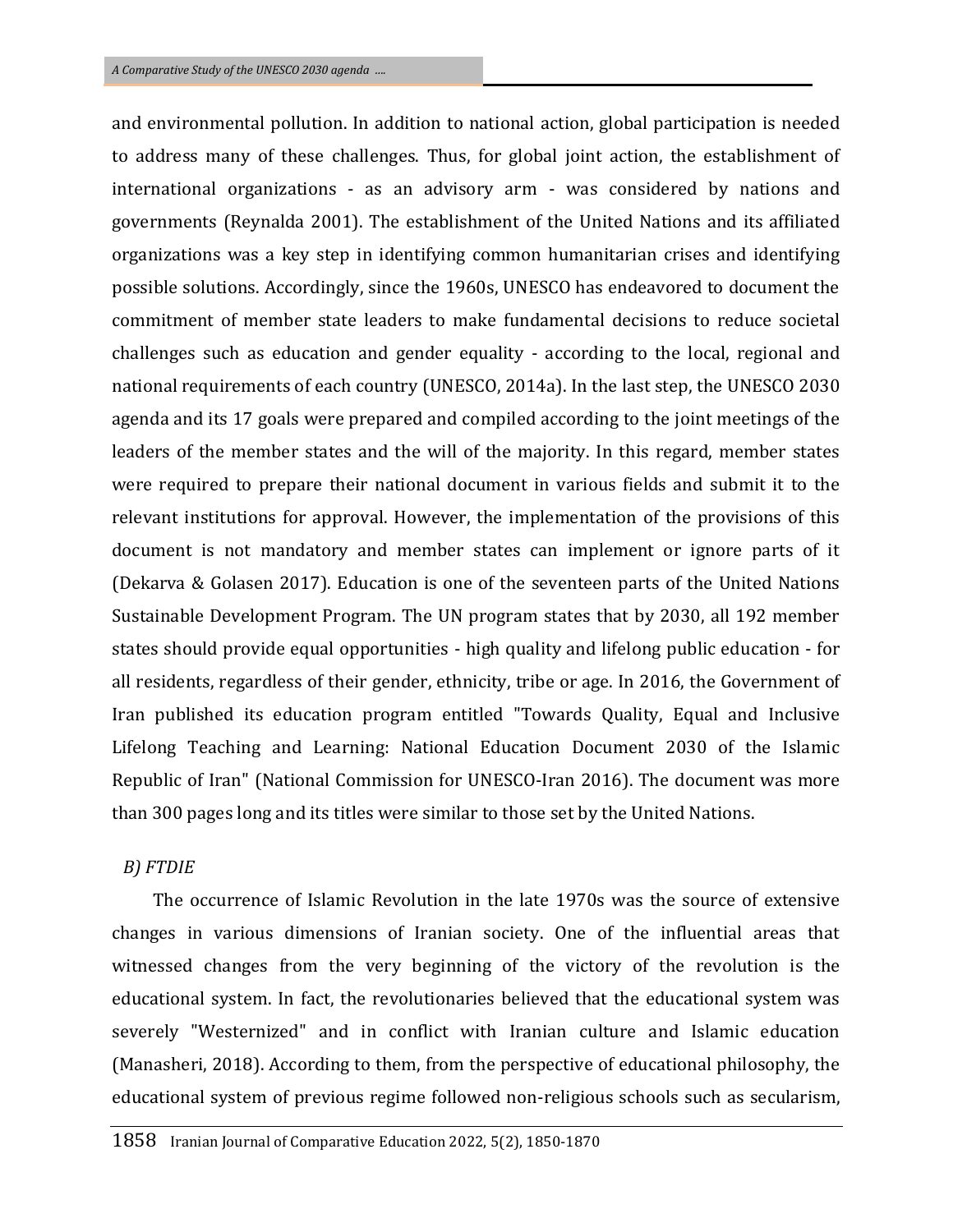humanism, feminism and materialism, which have fundamental differences with Islam in areas such as theology, epistemology, anthropology, and axiology (Saffar Heydari & Saffar Heydari, 2019). Accordingly, the revolutionaries first tried to change the content of the school textbooks. They also made changes in the way teachers are hired and in school extracurricular activities. However, these reforms did not reflect the broad goals of the new political system in the field of education (Marzooqi 2018). Therefore, the preparation of a national document that guides the activities of the Ministry of Education at all levels of formal public education (except higher education) was approved by the government at the time. The preparation and compilation of the FTDIE document took 26 years and from 2011 it was notified to the Ministry of Education for implementation. The content of the document indicates that the centralized education system of Iran should consider the goals, executive plans and operational strategies of the document in all its activities - such as textbook, teacher training, school management, teaching methods and extracurricular activities.

### *C) Juxtaposition Stage*

In the juxtaposition stage, the data related to the content analysis of the two documents are presented in more detail. It should also be noted that in the present study, only the education part of the UNESCO 2030 agenda has been considered by researchers:

Before paying attention to the educational goals, it is necessary to state the philosophical principles governing the UNESCO 2030 document, which are mentioned in its introduction. Data analysis shows that the success of all human beings is the main goal of the UNESCO 2030 document. Humanity, human well-being, and human development are fundamental concepts that are frequently repeated in this document. Therefore, according to the document designers, people are the main goal of development. To achieve this goal, the two approaches of good governance and social capital - with emphasis on participation at different levels of local, regional, national and global - have been considered by UNESCO policymakers (Jahanian, 2018). It also emphasizes issues such as earth conservation, expansion of peaceful societies, seeking security and free from fear and violence. On the contrary, the results related to the analysis of the philosophical foundations of the FTDIE show that its main and pivotal concept is "God" and its main purpose is divine education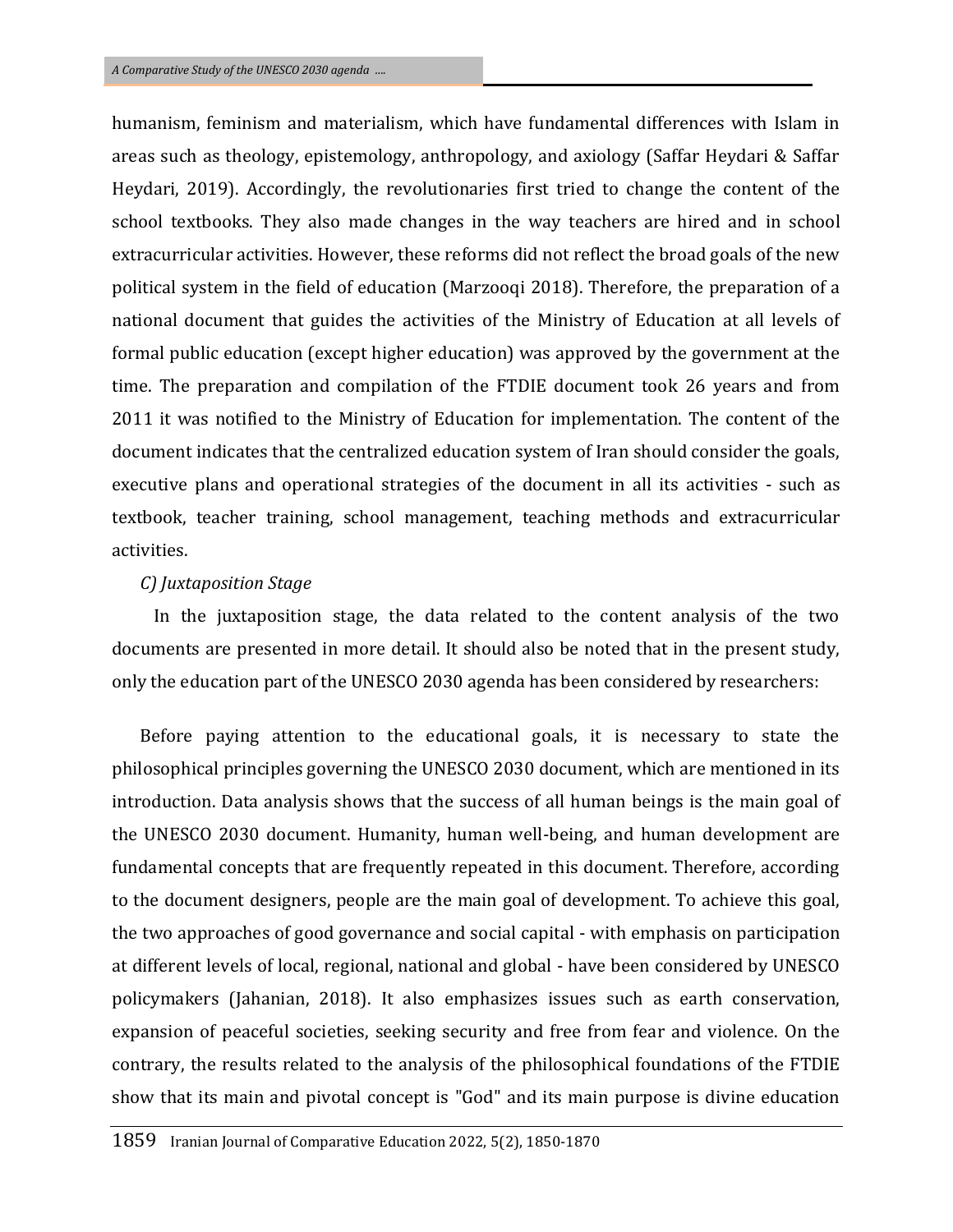(Azari Jahromi, 2018). Also, to achieve this goal, two approaches to God's rule and acceptance of the principle of *Velayat-e-Faqih* have been used as criteria. Thus, the FTDIE emphasizes concepts such as good life, religious identity, Islamic values, seeking justice, defending the oppressed Muslims, fighting the enemies of religion, and establishing an Islamic government (Fani, 2020).

The analysis of the 2030 document shows that its goals can be divided into four groups: Economic (such as poverty reduction), social (education and gender equality), cultural (justice & peace) and environmental goals (environmental change) (UNESCO 2018). According to this classification, the objectives of the present study in the 2030 document are the fourth objective (i.e. ensuring quality, equal and inclusive education and promoting lifelong learning opportunities for all); and the fifth goal (i.e. achieving gender equality and empowerment of all women and girls). An analysis of the content of the 2030 document and its two complementary documents, the Incheon Document and the Action Framework Document, shows that UNESCO's interpretation of the concepts of educational equality and gender equality means that the organization calls for the equality of all human beings regardless of gender factor. UNESCO emphasizes the equality of all girls and boys in the content of school textbooks, extracurricular activities and the choice of fields of study. Thus, in this document, the concept of equality is considered equivalent to absolute equality. In this regard, UNESCO also insists on the elimination of various interpretations of the concept of equality. Paragraph 20 of the Framework for Action explicitly states that education systems must explicitly address gender bias and discrimination based on cultural / social beliefs and practices and economic status in order to ensure gender equality (UNESCO, 2018). This recommendation indicates that the authors of the UNESCO 2030 agenda do not believe in the individual differences between men and women in achieving different dimensions of education. Contrary to this view, paragraph 16 of the FTDIE document's value statement speaks of the keyword "educational justice" instead of "educational equality". Accordingly, educational justice in quantitative, universal and mandatory dimensions and qualitative justice with respect to individual, gender, cultural and geographical differences is one of the valuable propositions of the formal education system of the country (Supreme Council of Cultural Revolution, 2011). In other words, the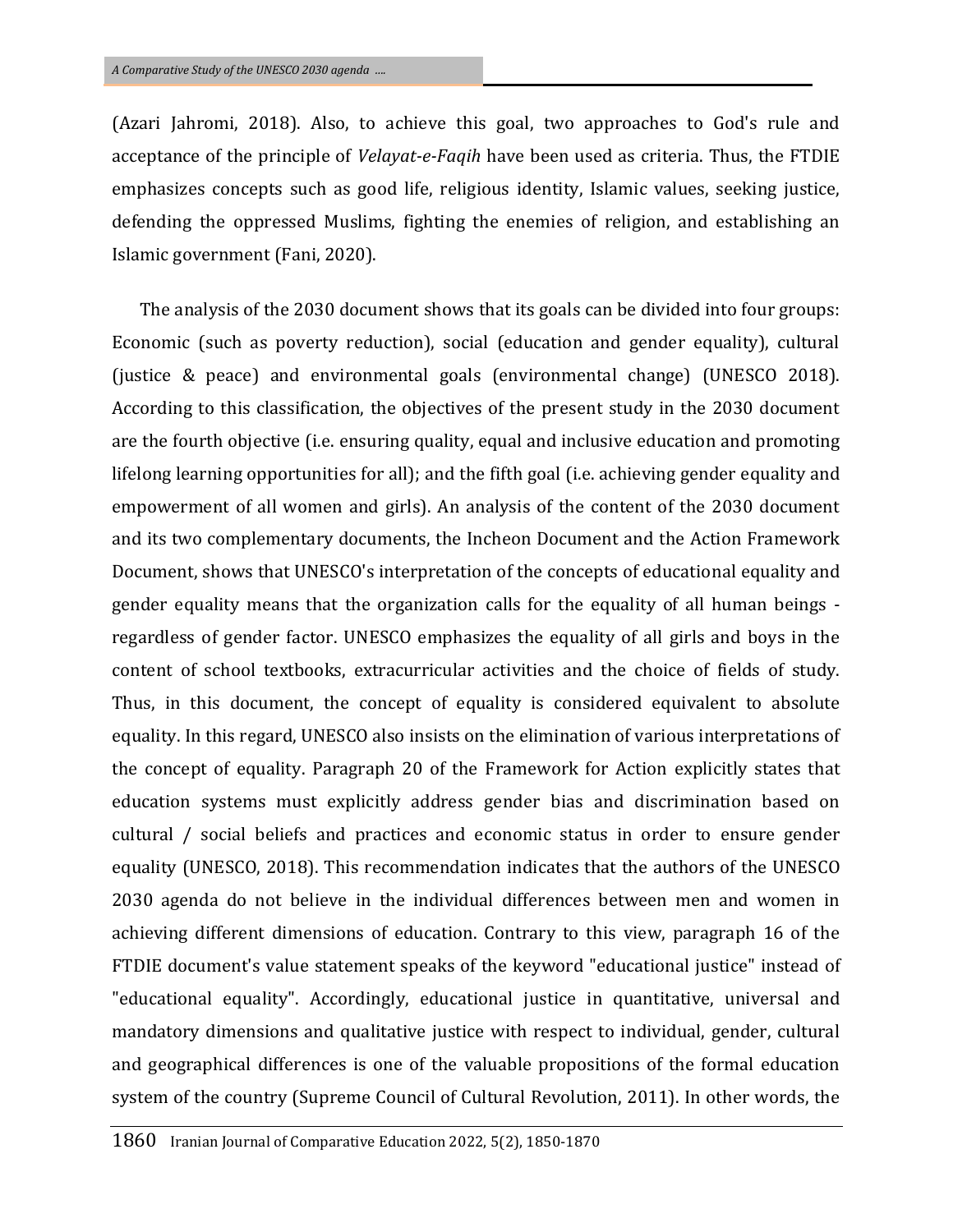authors of the FTDIE believe quantitative equality of education for girls and boys, but do not accept their qualitative equality in education.

Another concept hidden in the fourth and fifth goals of the 2030 document is the negation of gender stereotypes in the qualitative dimension of education (UNESCO, 2014b). In fact, this is not just a request of UNESCO and has been emphasized in other UN documents. For the High Commissioner for Human Rights, for example, gender stereotypes are a general or presumptuous view of the characteristics and indicators that should be played by women and men or the roles they should play. These stereotypes prevent men and women from realizing their abilities, fulfilling their desires and aspirations, carrying out specialized tasks, and choosing the lifestyle they want (High Commissioner for Human Rights, 2014). All this shows that UNESCO in the 2030 document completely denies the role of gender - in any form - in the right to access education. In a trend contrary to UNESCO goals, the FTDIE - largely based on the principles of Shiite Imami jurisprudence emphasizes the distinctive features of women from men. In fact, according to the authors of the FTDIE, paying attention to individual differences between girls and boys happens to mean justice, because educational programs are tailored to the needs and roles of each gender (Raouf Malayeri, Beheshti, Eskandari & Abbaspour, 2019). In this situation, it is obvious that the fundamental difference between the authors of the two documents is due to their different interpretations of gender stereotypes.

Another point that is implicitly emphasized about gender equality in the UNESCO 2030 document is the recognition of LGBT people. Indeed, member states that have ratified the UNESCO agenda have implicitly recognized the right of LGBT people to access education in all its dimensions (Mills, 2015), a right that is also emphasized in other UN documents (United Nations, 2018). On the contrary, the FTDIE does not mention the rights of LGBT people at all, and in principle, according to Islam, these groups are not recognized at all. The last issue of the challenge hidden in the fourth and fifth goals of the UNESCO 2030 document is the emphasis on increasing students' sexual knowledge. In fact, it is the right of children, adolescents and young people to complete their sexual information - at different ages and in an evolutionary process. Therefore, educational systems are obliged to prepare and regulate the formal curriculum, the content of textbooks and extracurricular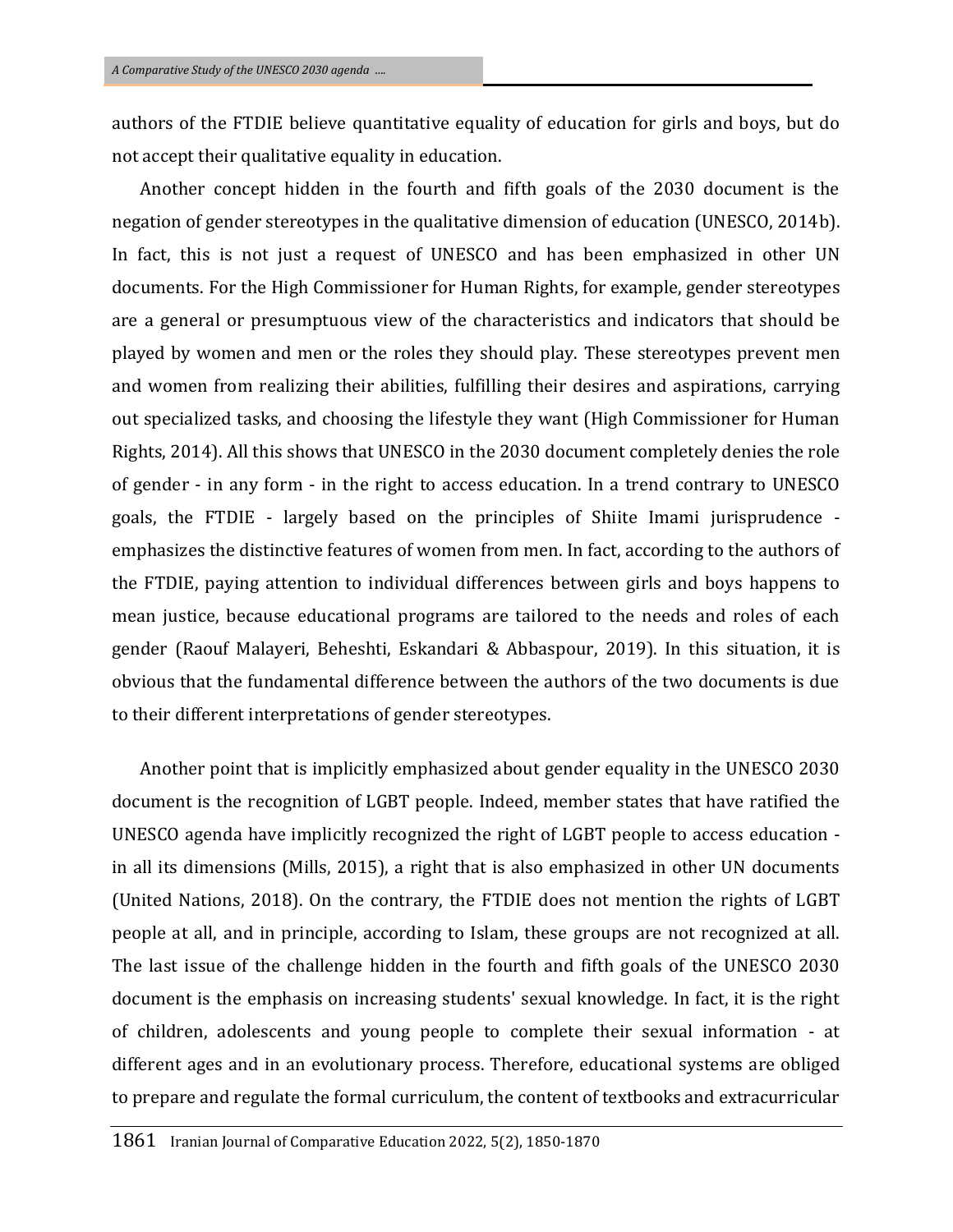activities in a way that contains topics such as sexual identity, body anatomy and reproductive health, sexual communication methods and sexually transmitted diseases, prevention methods, pregnancy, delivery methods, and sexual rights. It is clear that early sex education for children, adolescents and young people is taboo in many human societies and is not accepted by social, cultural and religious norms and values (Robinson, Smith & Davis, 2017). However, factors such as globalization, migration, tourism boom, and development of communication and information technologies - especially the Internet and virtual social networks - have eroded the power of these values among the younger generation (Eunice & Solistorum, 2020). However, an analysis of the content of the FTDIE shows that it does not make the slightest reference to sex education. Obviously, this does not mean that Iranian students are not familiar with the anatomy of the human body in school textbooks. Conversely, in the primary school (science textbooks of Grade  $5 \& 6$ ), the junior high school (science textbook of Grade 9), and in higher secondary school (biology textbook of Grades 10, 11, and 12), there is relatively comprehensive information on genitals, egg function and sperm, and childbirth and fetal growth. According to what has been said, now it is possible to prepare the juxtaposition tables of both documents in two sections of educational philosophy and gender:

| <b>Components</b>           | 2030 document                              | <b>FTDIE</b>                   |  |
|-----------------------------|--------------------------------------------|--------------------------------|--|
| Human position              | Prominent                                  | Prominent                      |  |
| <b>Purpose of Education</b> | happiness<br>&<br>Human                    | happiness&<br>Human            |  |
|                             | Sublimation                                | Sublimation                    |  |
| Scope of Education          | Worldly life                               | life<br>Worldly<br>the<br>and  |  |
|                             |                                            | hereafter                      |  |
| Human identity              | Global & based on humanity                 | Religious                      |  |
|                             |                                            |                                |  |
| Values                      | Based on humanity                          | Islamic                        |  |
| Approach to achieving the   | social<br>Good governance                  | God's rule / acceptance of     |  |
| goal                        | capital                                    | the principle of Velayat-e-    |  |
|                             |                                            | Fagih                          |  |
| Basis of relationships with | Peacekeeping<br>Increasing                 | Establishing universal justice |  |
| others                      | Security                                   |                                |  |
| Relationship approach with  | international<br>Expand                    | defend<br>Spread<br>Islam,     |  |
| others                      | Muslims and the oppressed<br>understanding |                                |  |

Table 1: Juxtaposition of the 2030 document and FTDIE in term of philosophy of education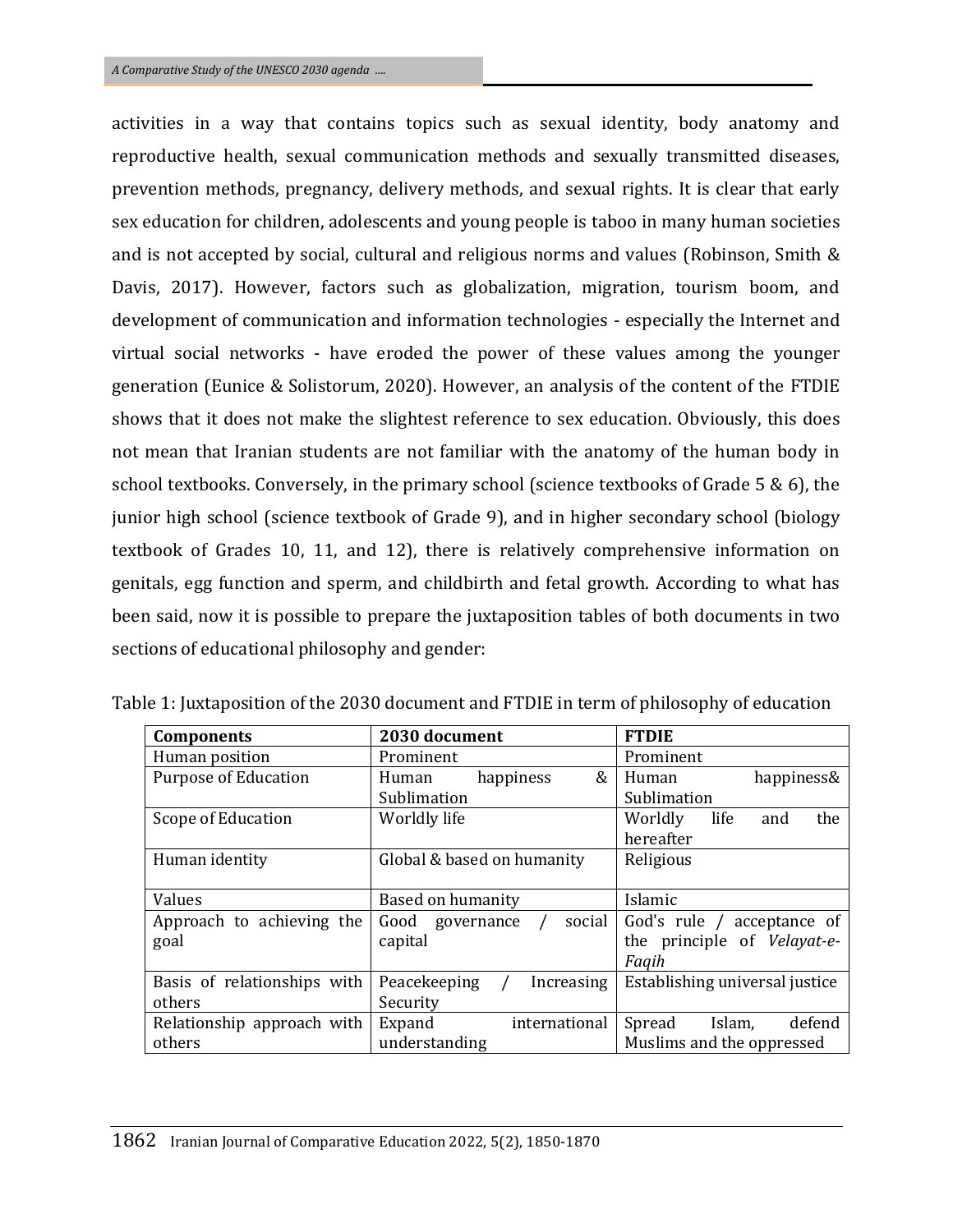| <b>Components</b>                | 2030 document                | <b>FTDIE</b>     |
|----------------------------------|------------------------------|------------------|
| Goal of education base on        | Gender equality              | Gender equality  |
| gender                           |                              |                  |
| Interpretation of Goal           | Equality                     | Justice          |
|                                  |                              |                  |
| Coverage of Goal                 | Quantitative and qualitative | Quantitative     |
| Concept of gender                | Natural                      | Natural - Social |
| Individual differences           | Not accepted                 | Acceptable       |
| Sexual diversity                 | Acceptable                   | Not accepted     |
| Gender-based social rights       | Same & similar               | Different        |
| Need for sex education           | acceptable                   | Not accepted     |
| Comprehensiveness<br>- of<br>sex | acceptable                   | Not accepted     |
| education                        |                              |                  |

| Table 2: Juxtaposition of the 2030 document and FTDIE in term of gender |  |
|-------------------------------------------------------------------------|--|
|-------------------------------------------------------------------------|--|

# *D) Comparison Stage*

The results of this stage indicate that there are few similarities and many differences between the selected documents in both areas of philosophy of education and gender (Table 3). The data in the table show that out of 17 components related to educational philosophy as well as gender, there are similarities between the two documents in only three components. The first similarity is the authors' emphasis on the high position of mankind, although the intellectual source of this position in the 2030 document is the philosophy of humanism and in the FTDIE is Islamic ideology. The second similarity refers to the purpose of education so that human happiness and sublimation can be realized from various dimensions. The third similarity of both documents is the realization of gender equality through education, although in both documents this concept and its interpretation are mentioned in a general and ambiguous way. The results also show that out of 17 components, in 14 components there are fundamental differences between the views of the authors of the two documents. For example, the scope of education in the FTDIE includes education related to worldly and otherworldly life. Also, in this document, the status of each person is determined based on her/his religious identity, and other types of identity (ethnic, linguistic, national) are not valued much. In addition, the goal-setting approach in the UNESCO 2030 document is determined by the role of good rulers - rulers elected in a democratically elected process - and social capital - through a variety of popular participation that shapes the nation-state relationship. On the contrary, the FTDIE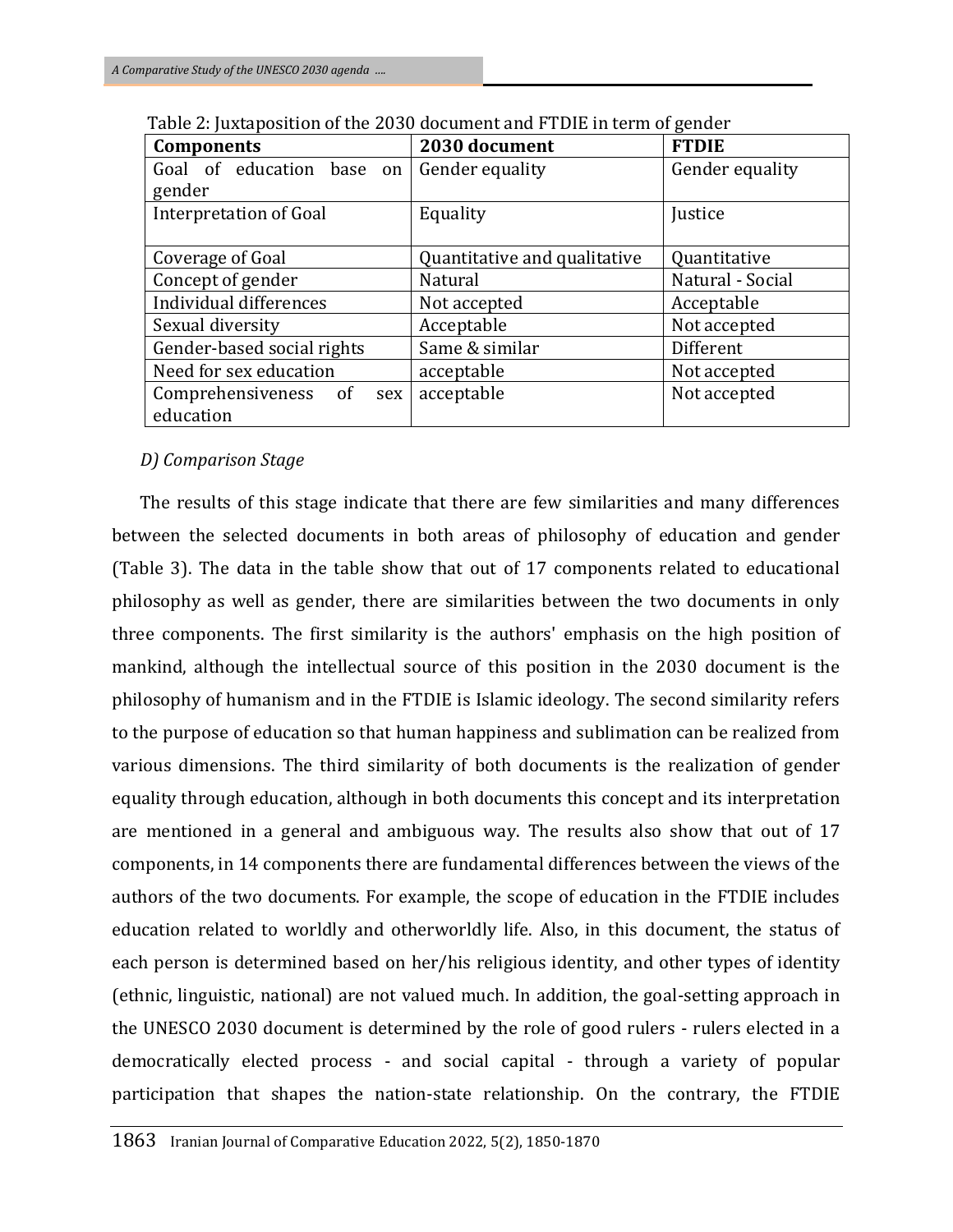emphasizes that all human beings are servants of God (the God-slave relationship) who communicate their instructions to the people through religious leaders in all matters, including gender relationship and life.

| <b>Components</b>                  | 2030 document | <b>FTDIE</b> |
|------------------------------------|---------------|--------------|
| Human position                     | ×             | *            |
| <b>Purpose of Education</b>        | $\star$       | $\star$      |
| Scope of Education                 | $\ast$        |              |
| Human identity                     | $\pmb{\star}$ |              |
| Values                             | $\star$       |              |
| Approach to achieving the goal     | $\ast$        |              |
| Basis of relationships with others | $\pmb{\star}$ |              |
| Relationship approach with others  | $\pmb{\star}$ |              |
| Goals of Education base on gender  | $\pmb{\star}$ | $\star$      |
| Interpretation of Goal             | $\pmb{\star}$ |              |
| Coverage of Goal                   | $\star$       |              |
| Concept of gender                  | $\pmb{\star}$ |              |
| Individual differences             | $\pmb{\star}$ |              |
| Sexual diversity                   | $\star$       |              |
| Gender-based social rights         | $\star$       |              |
| Need for sex education             | $\pmb{\star}$ |              |
| Comprehensiveness of sex education | *             |              |

Table 3: Similarities and differences of selected documents based on the approach of John Stuart Mill

In the subject of education for men and women, ideological differences between the authors of the two documents are increasing. This difference is reflected in the very first step, the goal of education and the concept of equality between the sexes. While the drafters of the 2030 document have made every effort to ensure full equality between girls and boys in all aspects of the education system, the FTDIE believes only in equality of access to the right to education. To be more precise, in the intellectual system of the designers of the FTDIE, equality means in the form of recognizing the religious differences between men and women. This definition is automatically extended to the inherent, social, and legal differences between the sexes. For example, while according to the ideological principles governing the 2030 document, both sexes are completely equal and free in choosing their clothes and interfering in the type of clothing is strictly forbidden, the FTDIE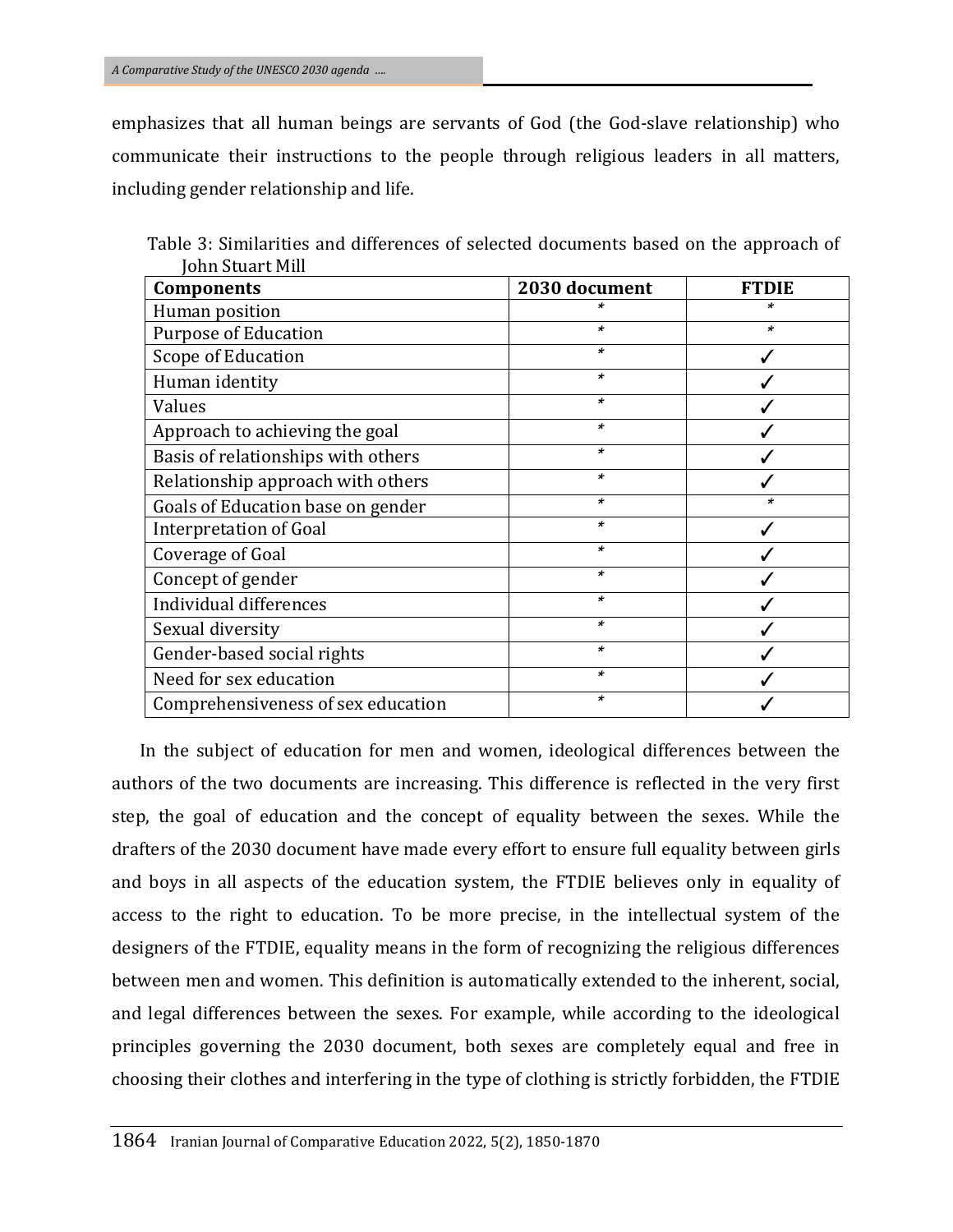emphasizes the observance of Islamic hijab by all female students - regardless of their religion. All female teachers and pupils are required to wear the Islamic hijab. In addition, the authors of FTDIE do not mention a single word about other forms of gender, such as LGBT (lesbian, gay, bisexual, and transgender). At the same time, the need for sex education for the young generation should be delayed as much as possible, and this education should not necessarily include issues such as contraception education, abortion, and same-sex relationships.

#### **4. Conclusion**

The aim of this study was to highlight the similarities and differences between an international document inspired by humanist and feminist values (UNESCO 2030 agenda) and a national document (FTDIE) influenced by Shiite Islamic ideology. The first research finding reveals that the similarities between the two documents are far less than the differences. This finding is well emphasized in the researches of Salgi & Karimi (2020), Ghamami & Moghaddami Khomeini (2019), Yadalahi, Zarei & Yavari (2019), Mohseni & Ahmadi Beighsh (2019), Farmahini Farahani, (2018) and Jahanian (2018). Another finding of the study indicates the fundamental differences between the ideology and philosophy of education that prevail in the minds of producers in dimensions such as the scope of education, values, and approach to achieving educational goals. This finding is consistent with the results of previous research (Farmahini Farahani, 2018; Jahanian, 2018; Marzooqi, 2018). One of the most important findings of the research is that in the UNESCO 2030 document, gender equality is emphasized in all its quantitative and qualitative dimensions, while the FTDIE do not believe in the equality of men and women in all areas of life, including the qualitative dimension of education. The authors of the FTDIE explicitly emphasize the design and development of educational programs appropriate for girls and boys and the observance of the requirements of their gender identity. In fact, in the political and educational systems of Iran, the differences in the natural aspects of the body of men and women have been generalized to their social aspects. This finding supports results of previous researches of Raouf Malayeri et al (2019); Yadalahi, Zarei & Yavari, (2019); Mohseni & Ahmadi Beighsh, (2019). Another finding of the research is that the FTDIE promotes gender stereotypes that are not accepted in the UNESCO 2030 agenda by respecting roles such as spouse and mother and determining the type of dress for women. The 2030 document also publicly opposes the FTDIE and its ideological foundations by generalizing the type of sex and accepting LGBT people. This finding which has been considered in Fani (2020) and Ghamami & Moghaddami Khomeini (2020)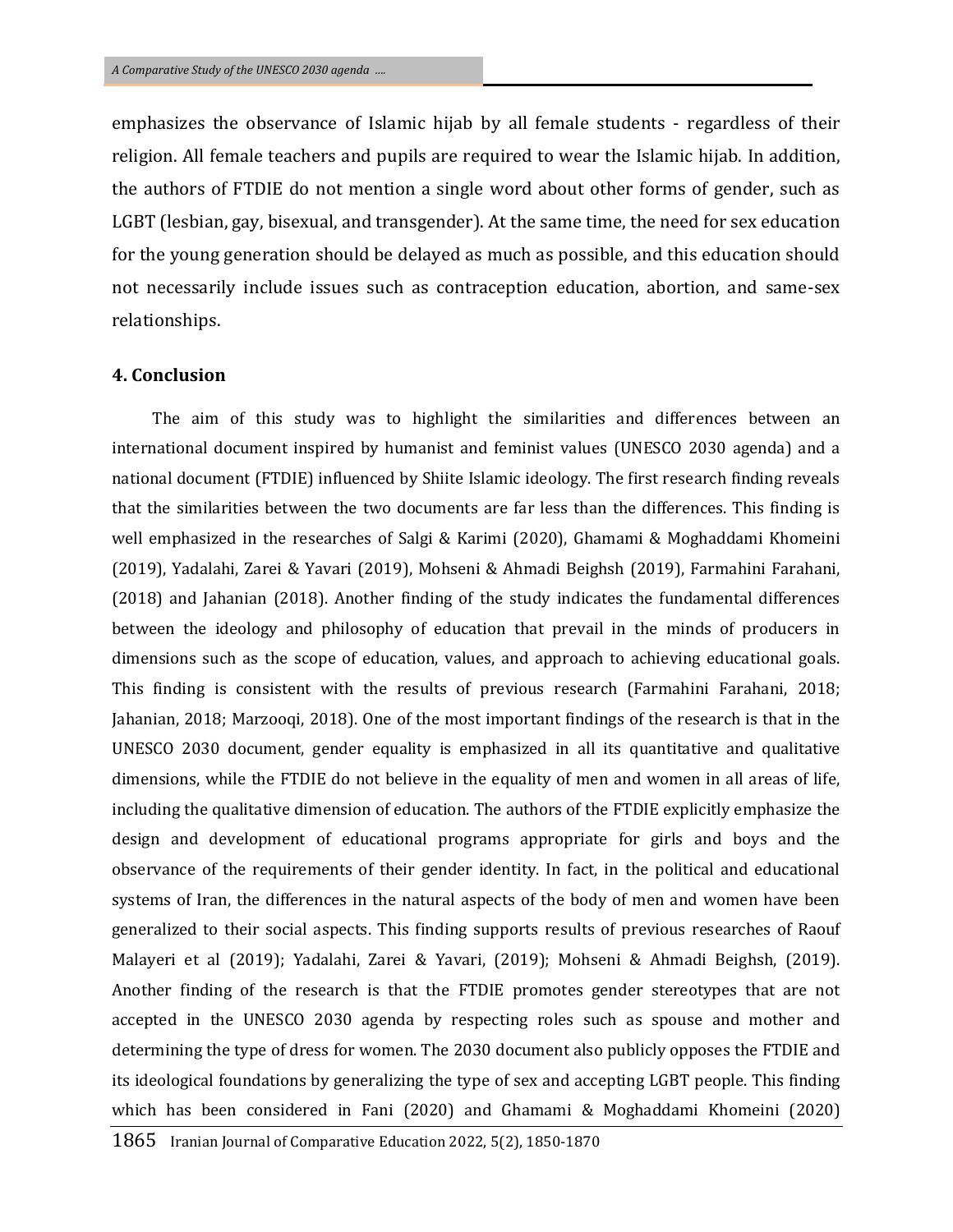researches, forms the most critical problem between the two documents. Findings of Schneider et al (2019), Razkontski & Ratkins (2019) and Mills (2015) also show that the main goal of UNESCO is to empower all women and girls and their active presence in all areas of life - including work as President or judge - while UNESCO's main goal is to empower all women and girls and allow their active presence in all walks of life - including work as a president or judge -, while the ideological foundations of the Iran education system do not allow women to enter some occupations. In a brief conclusion, it can be said that the Iran education system is required to follow the principles and rules that are based on Imami jurisprudence and the Constitution of the Islamic Republic. Accordingly, the acceptance and implementation of the UNESCO 2030 agenda will be challenged in many social systems, including the education system.

#### **References**

- Arab Regional Support Group for Education 2030, (2018). *Education 2030: Arab Region Outcomes Statements*, UNESCO and Arab Regional Support Group for Education 2030, available at: <https://en.unesco.org/sites/default/files/education2030.pdf>
- Azarijahromi, H. (2019). *Steps of fundamental reform in education*, Tehran: Assessment & Knowledge Publications, [in Persian]
- Cheng, H. G & Philips, M. R. (2014). Secondary analysis of existing data: opportunities and implementation. *Shanghai Arch Psychiatry*, 26(6): 371-375
- Dugarova, E. & Gülasan, N. (2017). *Global Trends Challenges and Opportunities in the Implementation of the Sustainable Development Goals*, United Nations Development Programme and United Nations , Research Institute for Social Development, available at: [file:///C:/Users/seven/Desktop/Downloads/Global%20Trends\\_UNDP%20and%20UNRISD](../../seven/Desktop/Downloads/Global%20Trends_UNDP%20and%20UNRISD_FINAL.pdf) [\\_FINAL.pdf](../../seven/Desktop/Downloads/Global%20Trends_UNDP%20and%20UNRISD_FINAL.pdf)
- Fani, A. A. (2020). *Manifest: Policies of the Ministry of Education*, Volume 3, Tehran: Abed Publishing, [in Persian]
- Farmahini Farahani, M; Rafi'i Atani, A; Gholami, R; Maleki, H; Sadeghzadeh Ghamsari, A &Parsania, A. A. (2018). *Critique of the 2030 education document from the perspective of Islamic education*, Tehran: Sadra Publishing, [in Persian]
- Ghamami, M.M. & Moghaddami Khamami, N. (2019). Fundamental Challenges of the Islamic Republic of Iran in Facing the Sustainable Development Document (UNESCO 2030 Document), *Islamic Government*, 24 (1), 5-32, [in Persian]
- High Commissioner for Human Rights, (2014). *Gender stereotypes and Stereotyping and women's rights*, **Example 3** United Mations, available at: [https://www.ohchr.org/documents/issues/women/wrgs/onepagers/gender\\_stereotyping.](https://www.ohchr.org/documents/issues/women/wrgs/onepagers/gender_stereotyping.pdf) [pdf](https://www.ohchr.org/documents/issues/women/wrgs/onepagers/gender_stereotyping.pdf)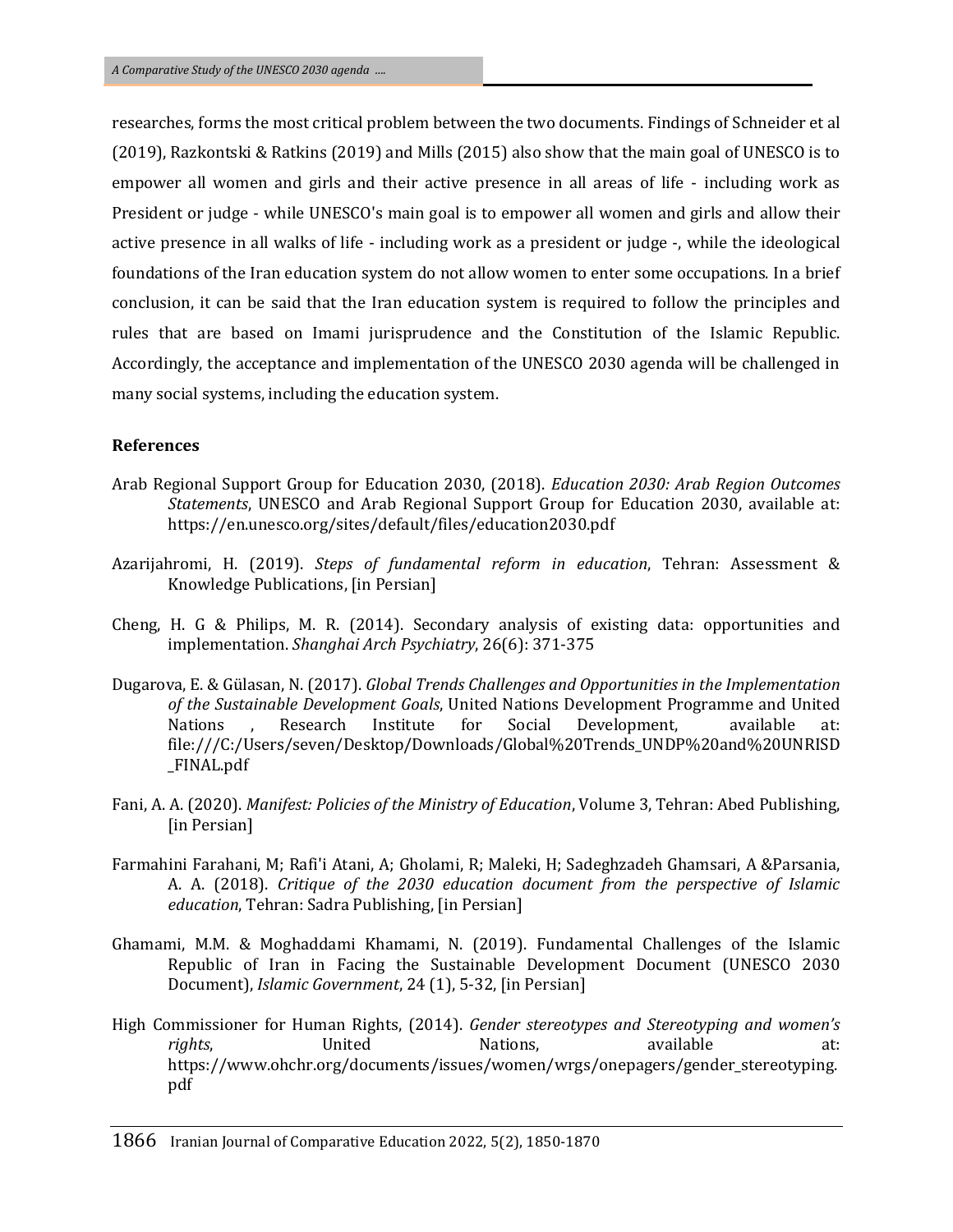- Hoyos, A; Angel-Urdinola, D. F. (2017). Assessing the Role of International Organizations in the Development of the Social Enterprise Sector, *Policy Research Working Paper* No. 8006, World Bank, Washington, DC, available at: <https://openknowledge.worldbank.org/handle/10986/26345>
- Irvani, S. (2014). An introduction to explaining the character of Iran education system from the beginning of the modernization period until today, *Journal of Fundamentals of Education*, 4 (1), 83-110, [in Persian]
- Jafari Harandi, R; Vafaei, R. & Alipour, M. (2019). Critique and evaluation of the position of dimensions and components of the soft power of Islamic Republic of Iran in the document of fundamental transformation of education, *Practical Issues of Islamic Education*, 4 (1), 7- 30, [in Persian]
- Jahanian, N. (2018). Critique of the 2030 Agenda for Sustainable Development, *Islamic Economics*, 18 (72): 31-60, [in Persian]
- Robinson, K.H; Smith, E. & Davies, C. (2017) Responsibilities, tensions and ways forward: parents' perspectives on children's sexuality education, *Sex Education*, 17:3, 333-347
- Madandar Arani, A & Kakia, L. (2020). *Research method in humanities with emphasis on educational sciences and psychology*, Tehran: Samt, [in Persian]
- Mohseni, T, & Ahmadi Beighsh, K. (2019). A Comparative Study of the Legal Status of Women in Islam and the International Convention on the Elimination of Discrimination against Women and the 2030 Document , *Journal of Approximate Studies of Islamic Religions*, 14(51), 74-86 [in Persian]
- Manasheri, D. (2018). *Educational system and building modern Iran*, Translated by Mohammad Hossein Badamchi & Erfan Mosleh, Tehran: Hekmat Sina Publishing, [in Persian]
- Marzooqi, R. (2018). *Methodical and theoretical critique of the documents of the fundamental transformation of education in the Islamic Republic of Iran*, Tehran: Avae Noor Publications, [in Persian]
- Marzooqi, R; Aghili, R. & Mehrvarz, M. (2016). Theoretical and methodological analysis and critique of the documents of the fundamental transformation of education in the Islamic Republic of Iran, *Journal of Fundamentals of Education*, 6 (2), 21-40, [in Persian]
- Mills, E. (2015). *Leave No One Behind': Gender, Sexuality and the Sustainable Development Goals*, IDS Evidence Report 154, Brighton: IDS, available at: [https://www.ids.ac.uk/publications/leave-no-one-behind-gender-sexuality-and-the](https://www.ids.ac.uk/publications/leave-no-one-behind-gender-sexuality-and-the-sustainable-development-goals/)[sustainable-development-goals](https://www.ids.ac.uk/publications/leave-no-one-behind-gender-sexuality-and-the-sustainable-development-goals/)/
- National Commission of UNESCO-Iran, (2020). *About the National Commission of UNESCO,* Retrieved Friday, May 3, 2020 from: https://fa.irunesco.org, [in Persian]
- OECD, (2016). *Better Policies for 2030 An OECD Action Plan on the Sustainable Development Goals*, available at:<https://www.oecd.org/dac/Better%20Policies%20for%202030.pdf>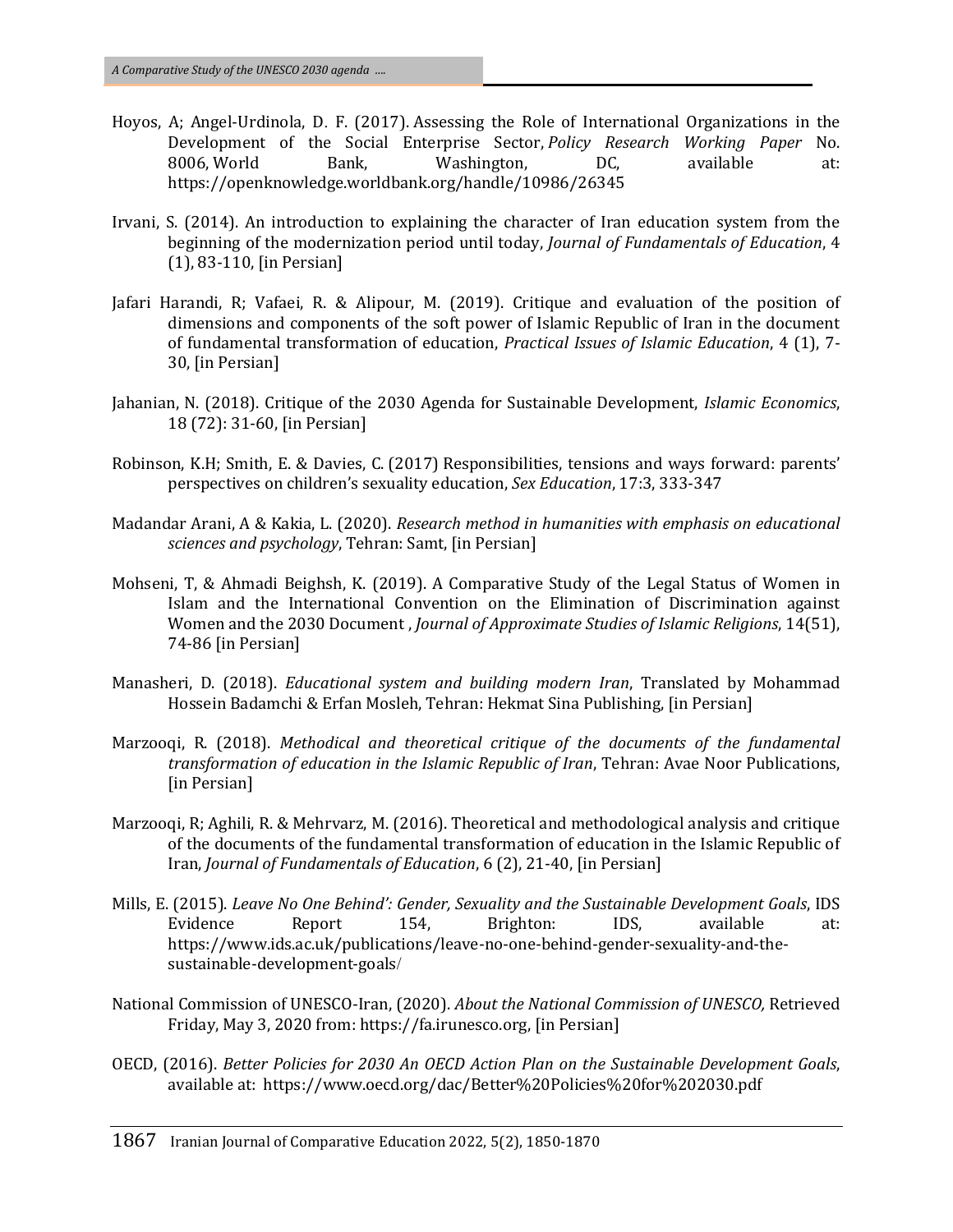- OECD, (2018). *The future of education and skills Education 2030*, Director for Education and Skills, available at: [https://www.oecd.org/education/2030/E2030%20Position%20Paper%20\(05.04.2018\).p](https://www.oecd.org/education/2030/E2030%20Position%20Paper%20(05.04.2018).pdf) [df](https://www.oecd.org/education/2030/E2030%20Position%20Paper%20(05.04.2018).pdf)
- Price, R. (2019). *Lessons learned from education programmes' contribution to peace and stability*, UK Department for International Development, available at: [https://docs.southsudanngoforum.org/sites/default/files/2020-](https://docs.southsudanngoforum.org/sites/default/files/2020-10/577_Education_Programming_and_Peacebuilding.pdf) [10/577\\_Education\\_Programming\\_and\\_Peacebuilding.pdf](https://docs.southsudanngoforum.org/sites/default/files/2020-10/577_Education_Programming_and_Peacebuilding.pdf)
- Raouf Malayeri, M; Beheshti. S; Eskandari. H; & Abbaspour, A. (2019). Providing the model of expected competencies for female students of Islamic high schools in Tehran and its implications in the content of the document of fundamental transformation of education, *Education,* 35 (3), 79-100, [in Persian]
- Raszkowski. A & Bartniczak،B. (2019). On the Road to Sustainability: Implementation of the2030 Agenda Sustainable Development Goals (SDG) in Poland, *Sustainability*, 11, 366; doi: 10.3390/su11020366[-http://www.mdpi.com/journal/sustainability](http://www.mdpi.com/journal/sustainability)
- Reinalda, B. (2001). Decision Making within International Organizations: An Overview of Approaches and Case Studies, *Paper* for delivery at the European Consortium for Political Research (ECPR), 29th Joint Sessions of Workshops, Grenoble, France, 6-11 April, available at[: https://ecpr.eu/Filestore/paperproposal/6161c44f-f398-45ef-a48f-02da2d6f6cc9.pdf](https://ecpr.eu/Filestore/paperproposal/6161c44f-f398-45ef-a48f-02da2d6f6cc9.pdf)
- Research Center of the Islamic Parliament, (2020). *Obstacles to the implementation of the document of fundamental reform in the education system*, Tehran: Research Center of the Islamic Parliament, available at: https://rc.majlis.ir/fa/report/show/1637008, [in Persian]
- Režný, L.; Buchanan White, J.; Marešová, P. (2019). The knowledge economy: Key to sustainable development, *[Structural Change & Economic Dynamics](https://www.sciencedirect.com/science/journal/0954349X)*, 51, 291–300
- Robertson, S. Novelli, M. Dale, R. Tikly, L. Dachi, H & Alphonce, N. (2007). Globalization, Education and Development: Ideas, Actors and Dynamics, *Department for International Development*, available at: [https://www.dvv-international.de/fileadmin/files/aaaglobal-education-dev-](https://www.dvv-international.de/fileadmin/files/aaaglobal-education-dev-68.pdf)[68.pdf](https://www.dvv-international.de/fileadmin/files/aaaglobal-education-dev-68.pdf)
- Sadjadpour, K. & Ben Taleblu, B. (2015). Iran: leveraging chaos, in Kristina Kausch (Ed.) Geopolitics and Democracy in the Middle East, *FRIDE and HIVOS*, available at: [https://www.files.ethz.ch/isn/192421/Geopolitics%20and%20democracy%20in%20the%](https://www.files.ethz.ch/isn/192421/Geopolitics%20and%20democracy%20in%20the%20Middle%20East.pdf) [20Middle%20East.pdf](https://www.files.ethz.ch/isn/192421/Geopolitics%20and%20democracy%20in%20the%20Middle%20East.pdf)
- Saffar Heydari, H. & Hosseinnejad, R. (2014). Approaches to Educational Justice: A Look at the Position of Educational Justice in the Document of the Fundamental Transformation of the Iran Education System*. Journal of Fundamentals of Education*, 4 (1), 49-71, [in Persian]
- Saffar Heidari; H. & Saffar Heidari, S. (2019). [Nationalism and the Construction of Modern](http://journal.cesir.ir/article_103668.html)  [Education in Iran and Turkey: A Comparative Study,](http://journal.cesir.ir/article_103668.html) *Iranian Journal of Comparative Education*, 2(2), 154-176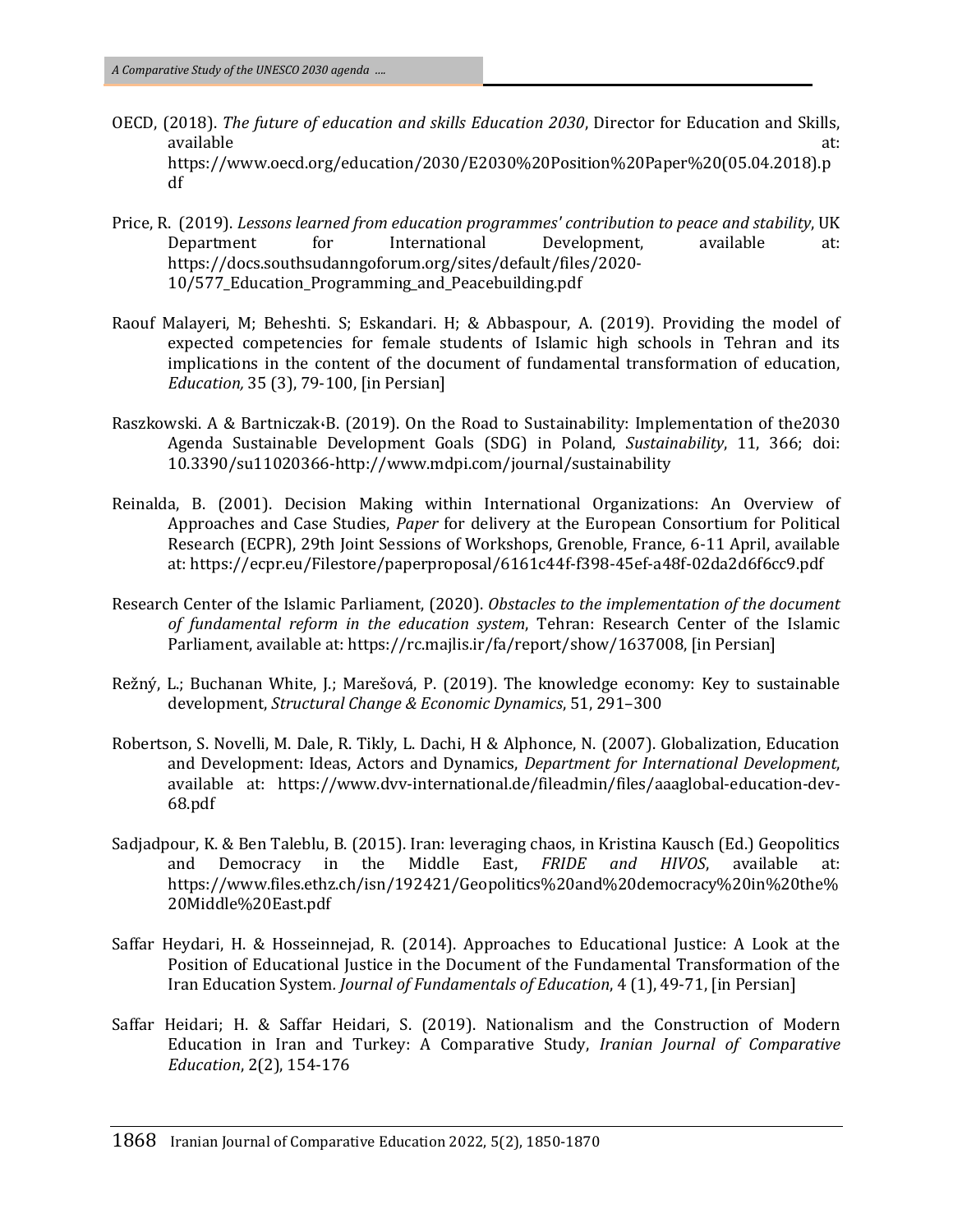- Saunders, C. (2020). Constitutions and International Law, *MyConstitution project*, International Institute for Democracy and Electoral Assistance, available at: [https://www.idea.int/sites/default/files/publications/constitutions-and-international](https://www.idea.int/sites/default/files/publications/constitutions-and-international-law.pdf)[law.pdf](https://www.idea.int/sites/default/files/publications/constitutions-and-international-law.pdf)
- Schneider. F. & et al, (2019). How can science support the 2030 Agenda for Sustainable Development? Four tasks to tackle the normative dimension of sustainability, *[Sustainability](https://www.researchgate.net/journal/Sustainability-Science-1862-4057?_sg=I_Xocta627cbvNTLYkamsnVi7D3ZVTbUzTfoqFJYr22pOHdhrvm7qlN02zagTgt44003j7mV6G97-ewJ-4Ue9oLzREPSuec.e3HO8IkCoMq4Mk-8ZWNjVMmvIogK2XkuenBOZop9XuRGykhV2aAV4Auk3Hnm3s1BTpAnV6qNh-3ESbBuCVu9vg)  [Science](https://www.researchgate.net/journal/Sustainability-Science-1862-4057?_sg=I_Xocta627cbvNTLYkamsnVi7D3ZVTbUzTfoqFJYr22pOHdhrvm7qlN02zagTgt44003j7mV6G97-ewJ-4Ue9oLzREPSuec.e3HO8IkCoMq4Mk-8ZWNjVMmvIogK2XkuenBOZop9XuRGykhV2aAV4Auk3Hnm3s1BTpAnV6qNh-3ESbBuCVu9vg)*, 14(4), 1593–1604
- Solgi, M. & Karimi, S. (2020). Assessing the family issue with a focus on the role of woman in the UNESCO National Education Document 2030, *Iranian Islamic Progress Pattern Studies*, 9 (15), 267-296, [in Persian]
- [Spalletti](https://www.researchgate.net/profile/Stefano-Spalletti?_sg%5B0%5D=jrEstItkZT_83QVILq0TwWopSSbdBB1NsdxZCB4dpapRkvFaGt4dPJgLYuZmpl3SRPmZkYc.12u5Xh41TmMCFrHJ0S9UrNvhSNmeKEjtvmUuAauSMEzpgu7pw6rvFaFHKfwuwP45fdQ2fxhJlrvAXw0lRNLhAg&_sg%5B1%5D=_g_tO_Bs69p6jJ7Uns-TMHASKsQcXh5qPX-5Oc7OM38GQtuInPop5KDuYcvvFZcJnZRuIew.VU1ERutQ-cZL0jRSGm11ibEXP1IwNzL9wakydHJaT2tr9TT3IDNF4O-D5UcI1rPoBRGJH739asXyosK6qTf-1w), S. (2014). The Economics of Education in Adam Smith's "Wealth of Nations", *Journal of World Economic Research*, 3(3):60-64
- Supreme Council of Cultural Revolution, (2011). *Fundamental Transformational Document of Iran's Education*, available at https://sccr.ir/Files/6609.pdf, [in Persian]
- Telfer, D. J. & Sharpley, R. (2018). *Tourism Development Planning in Developing Countries*, translated by Hamid Zargham Boroujeni et al., Tehran: Mahkameh Publishing, [in Persian]
- UN, (2020). *The Sustainable Development Goals Report 2020, United Nations Publications*, New York, United States of America, available at: [https://unstats.un.org/sdgs/report/2020/The-](https://unstats.un.org/sdgs/report/2020/The-Sustainable-Development-Goals-Report-2020.pdf)[Sustainable-Development-Goals-Report-2020.pdf](https://unstats.un.org/sdgs/report/2020/The-Sustainable-Development-Goals-Report-2020.pdf)
- UNESCO, (2014a). *UNESCO Priority Gender Equality Action Plan*, available at: https://en.unesco.org/sites/default/files/geap\_2014-2021\_en.pdf
- UNESCO, (2014b). *UNESCO Roadmap for Implementing the Global Action Programme on Education for Sustainable Development*, United Nations Educational, Scientific and Cultural Organization, Paris, France, available at: [https://en.unesco.org/sites/default/files/roadmap\\_1.pdf](https://en.unesco.org/sites/default/files/roadmap_1.pdf)
- UNESCO, (2017). *UNESCO moving forward the 2030: Agenda for Sustainable Development*, United Nations Educational, Scientific and Cultural Organization, Paris, France, available at: <https://en.unesco.org/creativity/sites/creativity/files/247785en.pdf>
- UNESCO, (2021). *The right to education in Iraq : Part Two: Obstacles to Girls' Education after ISIL*, United Nations Assistance Mission for Iraq Office of the United Nations High Commissioner for Human Rights , 24 January, Baghdad, Iraq, available at : [https://www.ohchr.org/Documents/Countries/IQ/GirlsRightEducation\\_EN.pdf](https://www.ohchr.org/Documents/Countries/IQ/GirlsRightEducation_EN.pdf)
- UNESCO National Commission-Iran, (2016). *Education 2030: Towards quality, equal and inclusive education and lifelong learning for all*, National Education Action Framework 2030, Islamic Republic of Iran, Tehran: UNESCO National Commission, [in Persian]
- Unis, B. D. & Sällström, C. (2020) Adolescents' conceptions of learning and education about sex and relationships, *American Journal of Sexuality Education*, 15:1, 25-52